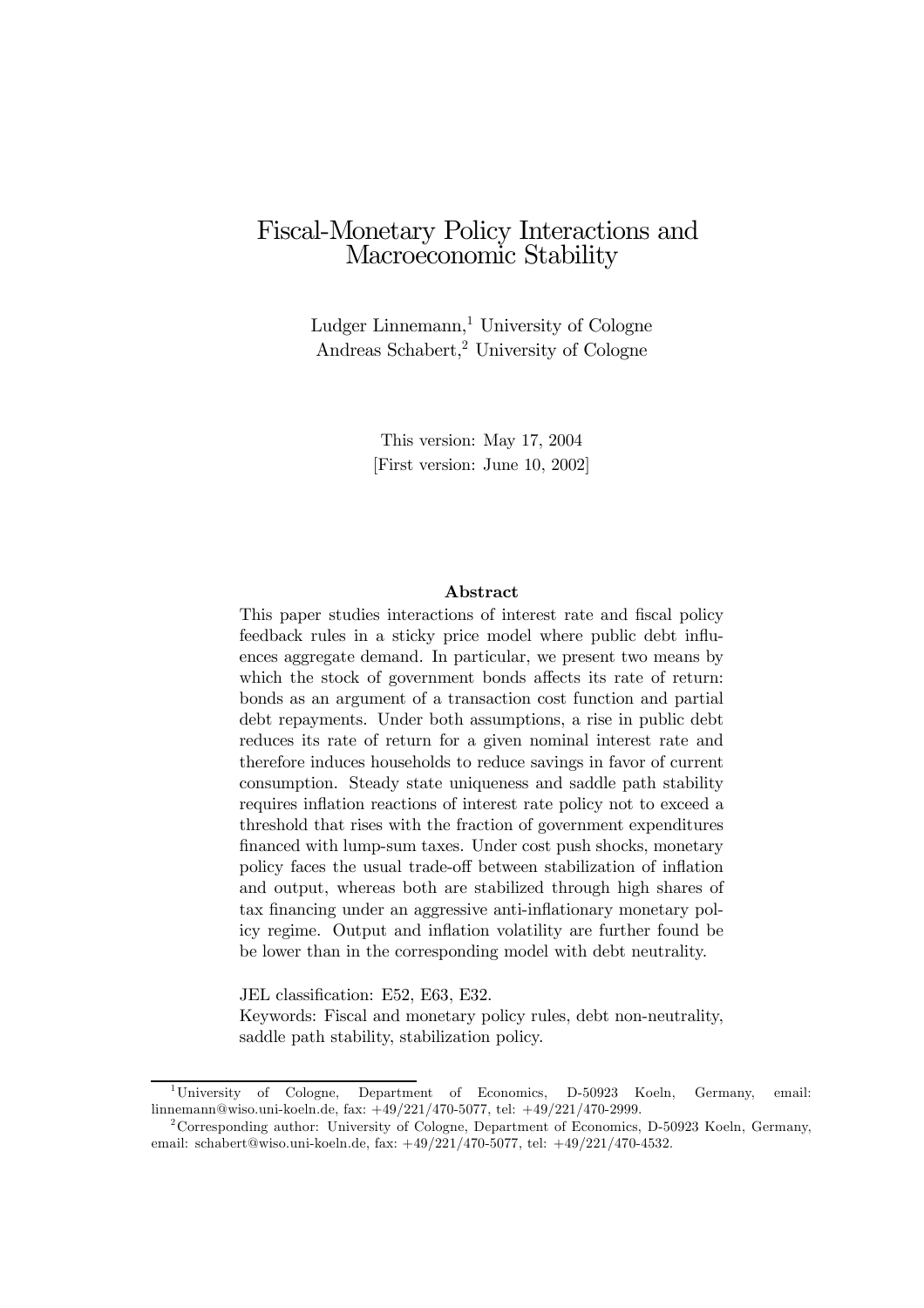## 1 Introduction

This paper studies the role of interactions between the central bank's interest rate setting and government deficit policy for macroeconomic stability. The academic literature on business cycle theory has (with exceptions to be noted below) mainly concentrated on the design of monetary stabilization policies in the recent past. Yet public policy debates in Europe show a large and growing concern about the possible (de-)stabilizing properties of government deficits. How seriously the role of government debt is taken can be seen from recent discussions surrounding the 'Stability and Growth Pact', which intends to restrict fiscal deficits on EMU member countries in order to ensure the independence of the European Central Bank.

Theoretically, it is clear that government debt does not matter for stabilization policy as long as the conditions of the Ricardian equivalence theorem are satisfied and the government is solvent. Thus, a large number of current dynamic general equilibrium models where monetary policy has real effects through the assumption of price stickiness (labelled 'New Keynesian' models by Clarida et al., 1999) avoids the discussion of fiscal-monetary interaction altogether by assuming that taxes are lump-sum and the planning horizon of the representative agent is infinite.<sup>3</sup> In this case, Ricardian equivalence holds and public debt has no bearing on aggregate demand and inflation (as long as the public sector respects its solvency constraint; see e.g. Leeper, 1991, Woodford, 2001a, or Benhabib et al., 2001, for results on 'non-Ricardian' policies). Recently, several studies have examined optimal monetary and fiscal policy within the sticky price framework where government debt matters because taxes are distortionary (see Benigno and Woodford, 2003, Schmitt-Grohe and Uribe, 2004). In these models, public debt has an aggregate supply effect since it is negatively related to labor income taxes in the short run. This mechanism is different from the one studied by Leith and Wren-Lewis (2000). In their Blanchard (1985)-type model of finite horizons Ricardian equivalence does not hold because the possibility that an agent will not be around to pay future taxes creates a positive effect of government debt on aggregate consumption demand.

The present paper also studies aggregate demand effects of public debt, and analyzes the consequences for equilibrium uniqueness and stability, and the policy trade-offs associated with stabilization of inflation and output. Specifically, fiscal-monetary interactions are introduced through a model setup that implies non-neutrality of public debt by having the rate of return on government bonds depend on its current stock. We consider two modifications of an otherwise conventional New Keynesian model which both have in common that the (total) rate of return on government bonds decreases with the real value of its outstanding stock for a given nominal interest rate set by the central bank. The first modification is inspired by Canzoneri and Diba's (2003) idea to resolve price level determinacy under interest rate policy by allowing public debt to provide transac-

<sup>&</sup>lt;sup>3</sup>Some articles have used such a framework to analyze the interaction of (lump-sum financed) government spending policies with monetary policy (e.g. Beetsma and Jensen, 2002).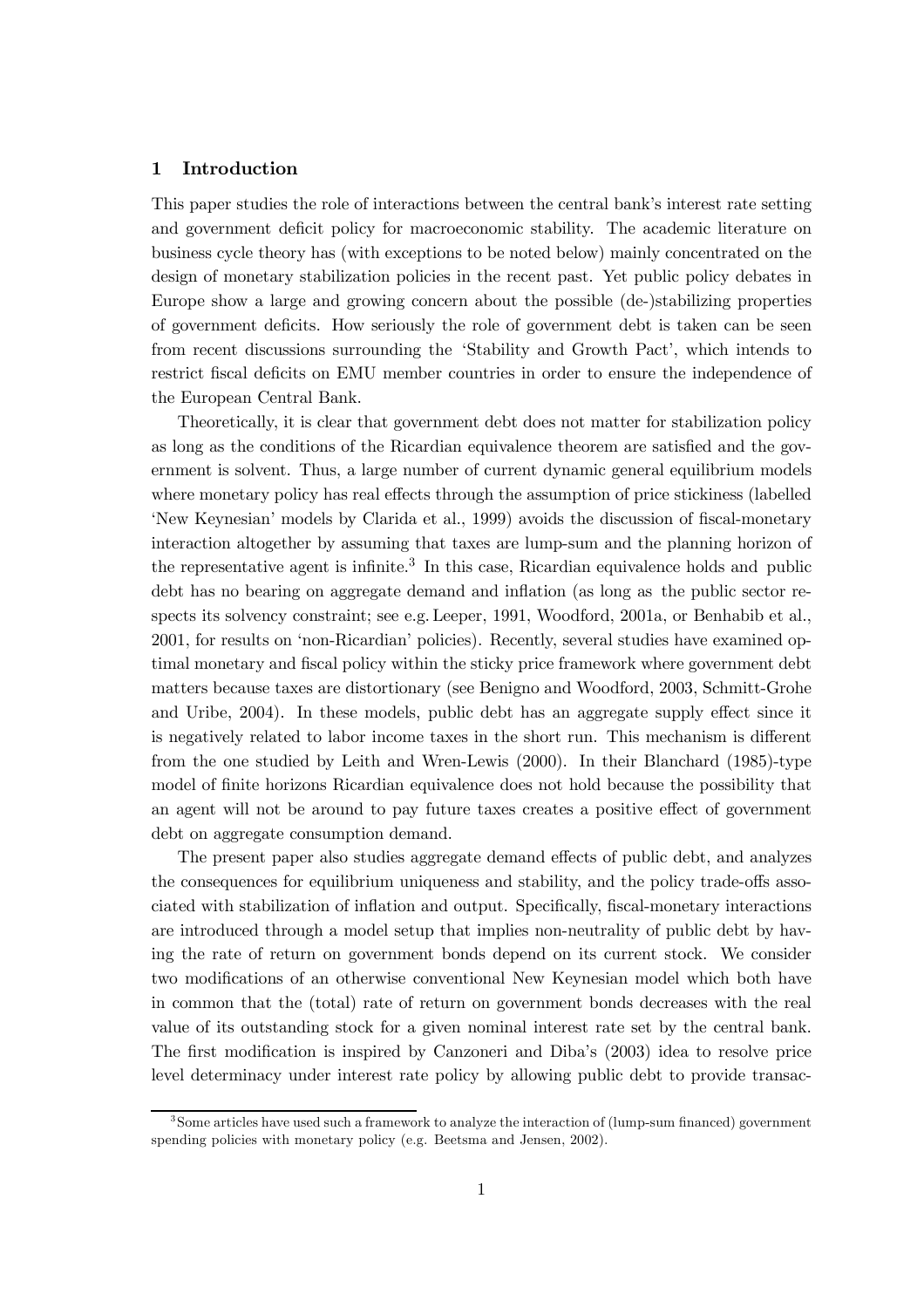tion services.<sup>4</sup> This property is modeled in this paper by allowing transaction costs to be decreasing and convex in both types of government liabilities, money and bonds. The total rate of return on bonds, therefore, consists of interest rate payments and of a real return from lowering transaction costs. As the marginal return from transaction services is decreasing in households' government bond holdings, real public debt is negatively related to its rate of return. Thus, an increase in public debt induces — for a given nominal interest rate — substitution of consumption from the future to the present. As an alternative modelling strategy that leads to an equivalent intertemporal substitution effect of debt, the fiscal authority is assumed to repay only a fraction of debt obligations in each period. The aforementioned effect then also emerges, when this fraction decreases with the current stock of public debt, which can interpreted as an ad-hoc specification of a sovereign default probability.<sup>5</sup>

Both model variants lead to an identical reduced form presentation, which is used to study the interaction of fiscal and monetary policies.<sup>6</sup> We assume the fiscal authority to levy lump-sum taxes as a percentage of its expenditures, while central bank sets the nominal interest rate contingent on current inflation. Monetary policy influences, on the one hand, aggregate demand through price stickiness and has, on the other hand, a bearing on the government budget, since the real interest rate determines the government's cost of servicing outstanding bonds. Reactiveness of interest rate setting thus has an influence on government deficits, while the fiscal stance decides on the magnitude of the change in public debt, which feeds back on private expenditures (by intertemporal sbustitution), inflation, and, therefore, on interest rate adjustments of the monetary authority.

The main results are as follows. The fact that government debt is a determinant of aggregate demand makes the conditions for steady state uniqueness and saddle path stability depend on the interaction between the monetary authority's interest rate reaction to inflation and the fiscal authority's tax reaction to budget deficits. The greater the part of the interest payments on outstanding public debt that the government is willing to finance by primary surpluses, i.e. by raising taxes, the less critical are changes in the real interest rate for the government budget. There is a stabilizing mechanism that originates in a negative feedback from rising inflation on future real public debt that tends to reduce aggregate consumption demand, which finally rules out self-fulfilling (inflation) expectations.<sup>7</sup> An aggressive interest rate policy that raises the real interest rate in response to inflation, however, runs the risk to interfere with and overturn this stabilizing effect; a policy of a

<sup>4</sup>Similar assumptions can, for example, also be found in Bansal and Coleman (1996) and Lahiri and Vegh (2003).

<sup>&</sup>lt;sup>5</sup>Arbitrage freeness then demands the interest rate on government bonds to exceed a risk-free interest rate by a (risk) premium. For a thorough analysis of sovereign default risk in a general equilibrium framework, see Uribe (2002).

 $6$ Similar structures also arise from an overlapping generations framework (see Leith and Wren-Lewis, 2000), or when households face convex adjustment costs for bond holdings, as for example in the "limited participation" literature (see, e.g., Christiano and Eichenbaum, 1992).

 $^{7}$ By implication, the well-known Taylor-principle, which ensures uniqueness of local equilibrium paths when public debt is neutral (see Woodford, 2001b), does not apply.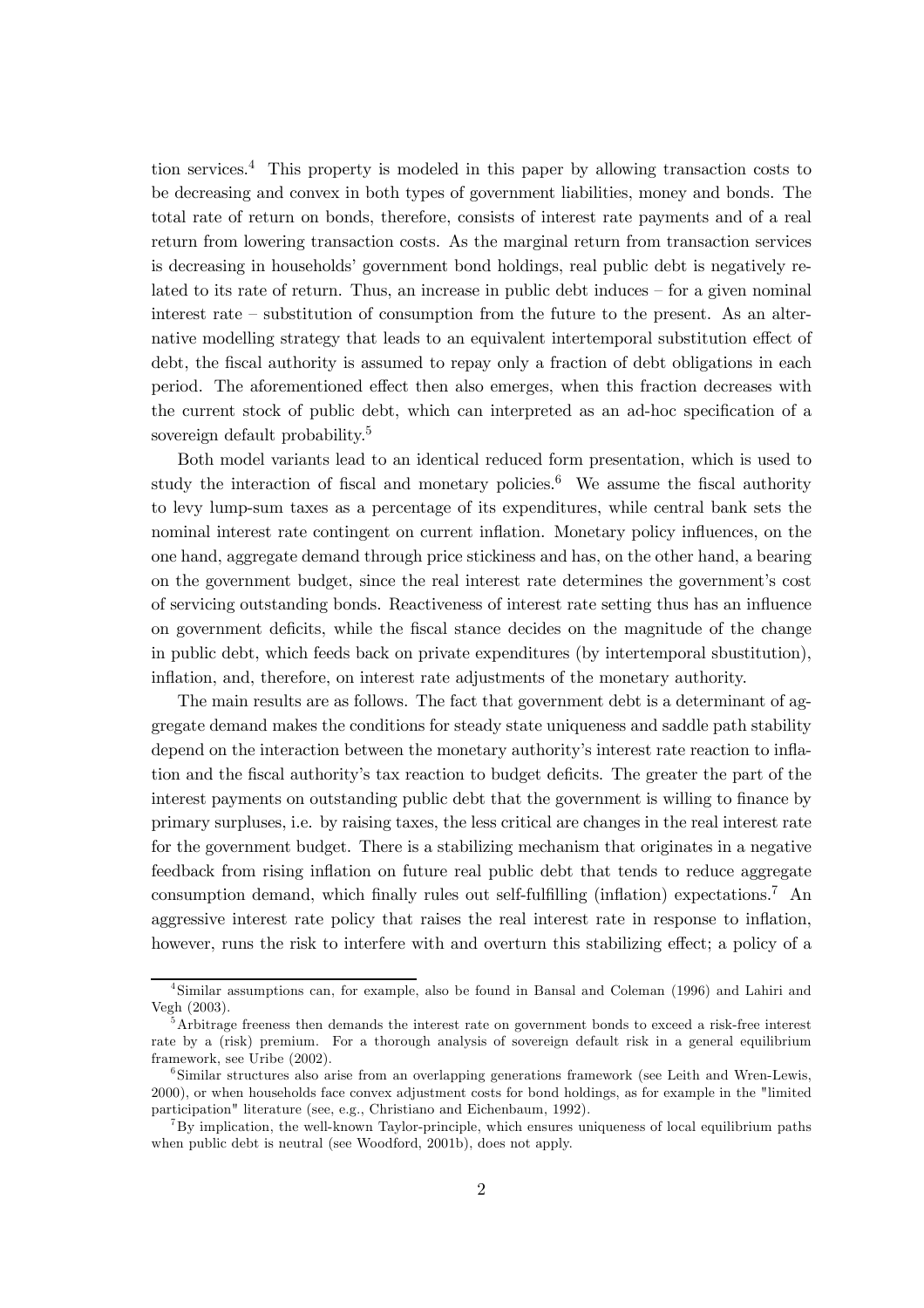fixed nominal interest rate, by contrast, is sufficient for the existence of a unique stable equilibrium path regardless of fiscal behavior. On the other extreme, in the case of a fiscal budget that is balanced period by period, all interest payments are financed by taxes, so that local stability and uniqueness of equilibrium paths prevail for any interest rate rule. The condition for the uniqueness of the steady state is closely related to the condition for saddle path stability.

Second, we show by deriving the impulse responses to interest rate and tax shocks that the model behaves in an intuitive way for simple specifications of the monetary and fiscal policy feedback rules. An unexpected increase in the nominal interest rate and a temporary rise in taxes are contractionary, i.e., cause output and inflation to decline. However, a high degree of debt financing (for the former shock) or a very aggressive monetary policy (for the latter shock) can counteract these effects since they imply large increases in public debt which tend to raise output due to the intertemporal substitution effect.

Third, we analyze the possible contributions of monetary and fiscal policy to the stabilization of fluctuations induced by cost push shocks, which lead to an immediate rise in inflation, and a decline in output and public debt in this model. A more aggressive interest rate setting reduces (raises) inflation (output) fluctuations, as usual. We further find that a high degree of tax financing always reduces the inflation variance, while it may raise or reduce the output variance depending on the monetary stance. The reason is that a rise in inflation due to a cost push shock tends to lower the real value of public debt, which reinforces via the intertemporal substitution channel the output contraction. When this channel is more pronounced, the inflation variance declines, while the output variance rises for moderate interest rate policies. This, however, changes under aggressive anti-inflationary monetary policy regimes, where higher shares of tax financing also reduce output fluctuations. We further find that both, the variance of output and of inflation are lower in the present model than in a standard New Keynesian model, where, other things equal, public debt is neutral. These findings are broadly supported by simulation results conducted for an alternative — more general — fiscal policy (debt) rule.

The rest of this paper is organized as follows. Section 2 presents the model. Section 3 derives analytical results and provides numerical examples for the variances of output and inflation. Section 4 concludes.

## 2 A sticky price model with non-neutral debt

In this section a sticky price model where the stock of government bonds affects its total rate of return is presented. We separately provide two modelling strategies which are to introduce this feedback mechanism into an otherwise conventional New Keynesian model. First, government bonds are — analogously to money — an argument of a convex transaction costs function. Alternatively, the fiscal authority is assumed to repay only a fraction of its debt obligations, and the size of the fraction is assumed to be decreasing in the total amount of outstanding debt.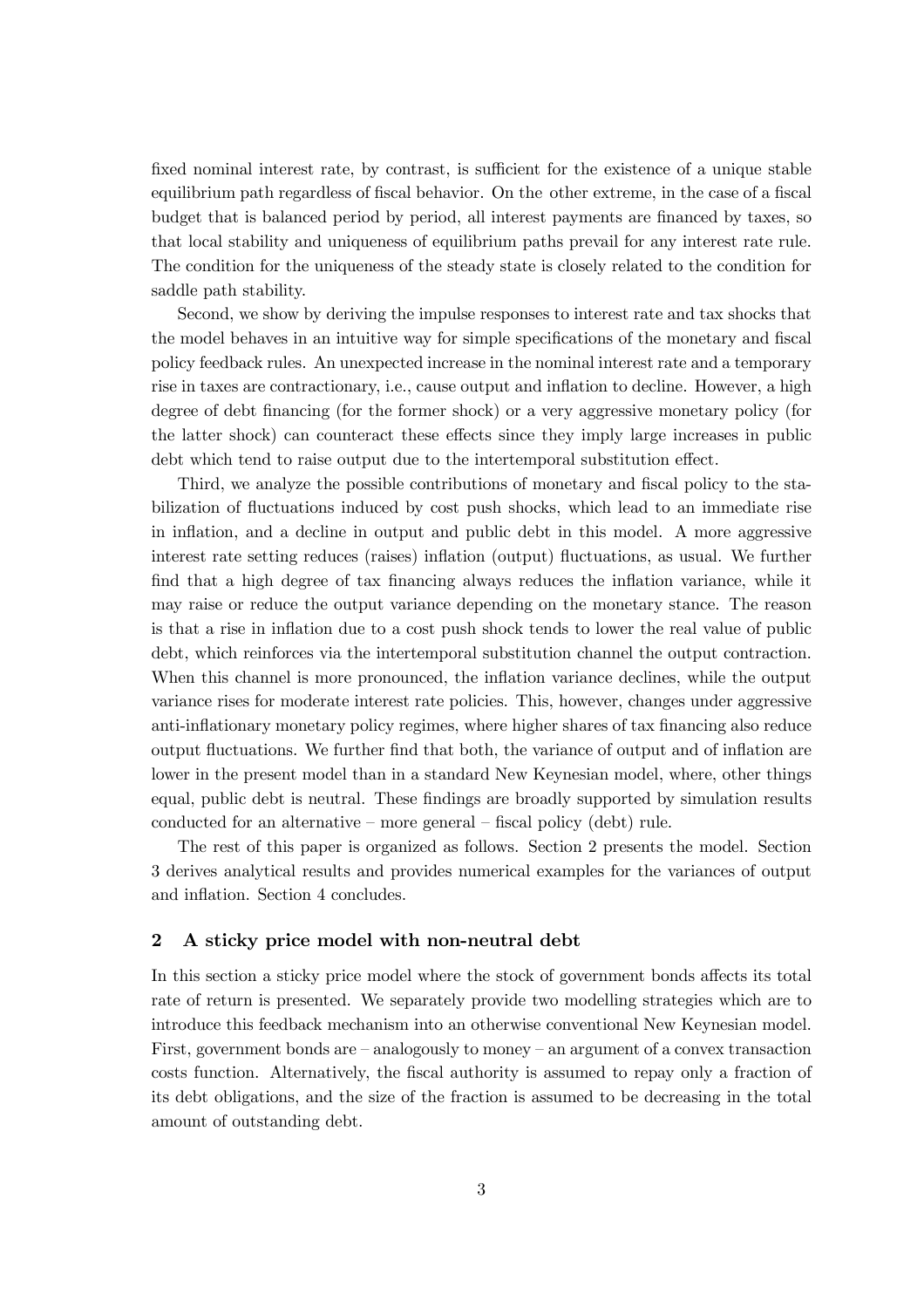#### 2.1 Version A: Transaction services of bonds

Throughout the paper, nominal variables are denoted by upper-case letters, while real variables are denoted by lower-case letters. There is a continuum of households indexed with  $j \in [0, 1]$ . Households exhibit identical asset endowments and identical preferences. Household  $j$  maximizes the expected sum of a discounted stream of instantaneous utilities u :

$$
E_0 \sum_{t=0}^{\infty} \beta^t u\left(c_{jt}, l_{jt}\right),\tag{1}
$$

where  $E_0$  is the expectation operator conditional on the time 0 information set, and  $\beta \in (0,1)$  is the subjective discount factor. The instantaneous utility u is assumed to be increasing in consumption  $c$ , decreasing in working time  $l$ , strictly concave, twice continuously differentiable, and to satisfy the usual Inada conditions. For analytical simplicity, instantaneous utility  $u$  is further restricted to be separable in private consumption  $c$  and working time  $l : u(c_{it}, l_{it}) = v(c_{it}) - \mu(l_{it}).$ 

At the beginning of period t household j is endowed with holdings of money  $M_{it-1}$ , government bonds  $B_{jt-1}$ , which are carried over from the previous period, and a portfolio of state contingent claims on other households yielding a (random) payment  $Z_{jt}$ . Let  $q_{t,t+1}$  denote the period t price to one unit of currency in a particular state of period  $t+1$ normalized by the probability of occurrence of that state conditional on the information available in period t. Then, the price of a random payoff  $Z_{jt+1}$  in period  $t+1$  is given by  $E_t[q_{t,t+1}Z_{jt+1}].$ 

Purchases of the consumption good are assumed to be associated with real transaction costs. While it is commonly assumed that only money provides transaction services, here also holdings of government bonds do reduce transaction costs. We view this assumption, which is, for example, also applied Lahiri and Vegh (2003) and, particularly, in Canzoneri and Diba (2003) for a related purpose, as quite reasonable, since securities serve as collateral for many types of transactions. Our specification of transaction costs h further implies that private debt, which can be freely issued by the households, is different, as it does not provide transaction services. This assumption can for example be rationalized by the asset acquisition policy of many central banks, by which public debt but not unbacked private debt is eligible in open market operations. We assume that the goods market opens before the asset market, such that households rely on the beginning of period holdings of government liabilities to reduce transaction costs.8

**Assumption 1** The transaction cost function  $h(c_{it}, M_{it-1}/P_t, B_{it-1}/P_t)$  satisfies: i) h is non-negative, increasing in c, decreasing in  $M_{jt-1}/P_t$  and in  $B_{jt-1}/P_t$ , and twice continuously differentiable in all arguments, ii)  $h_{cc} \geq 0$ ,  $h_{mm} > 0$ ,  $h_{bb} > 0$ ,  $\lim_{m\to 0} h_m =$ 

<sup>&</sup>lt;sup>8</sup>Note that the partial derivative of h with respect to the real value of beginning-of-period t money (bond) holdings  $M_{jt-1}/P_t$  ( $B_{jt-1}/P_t$ ) is denoted by  $h_m$  ( $h_b$ ).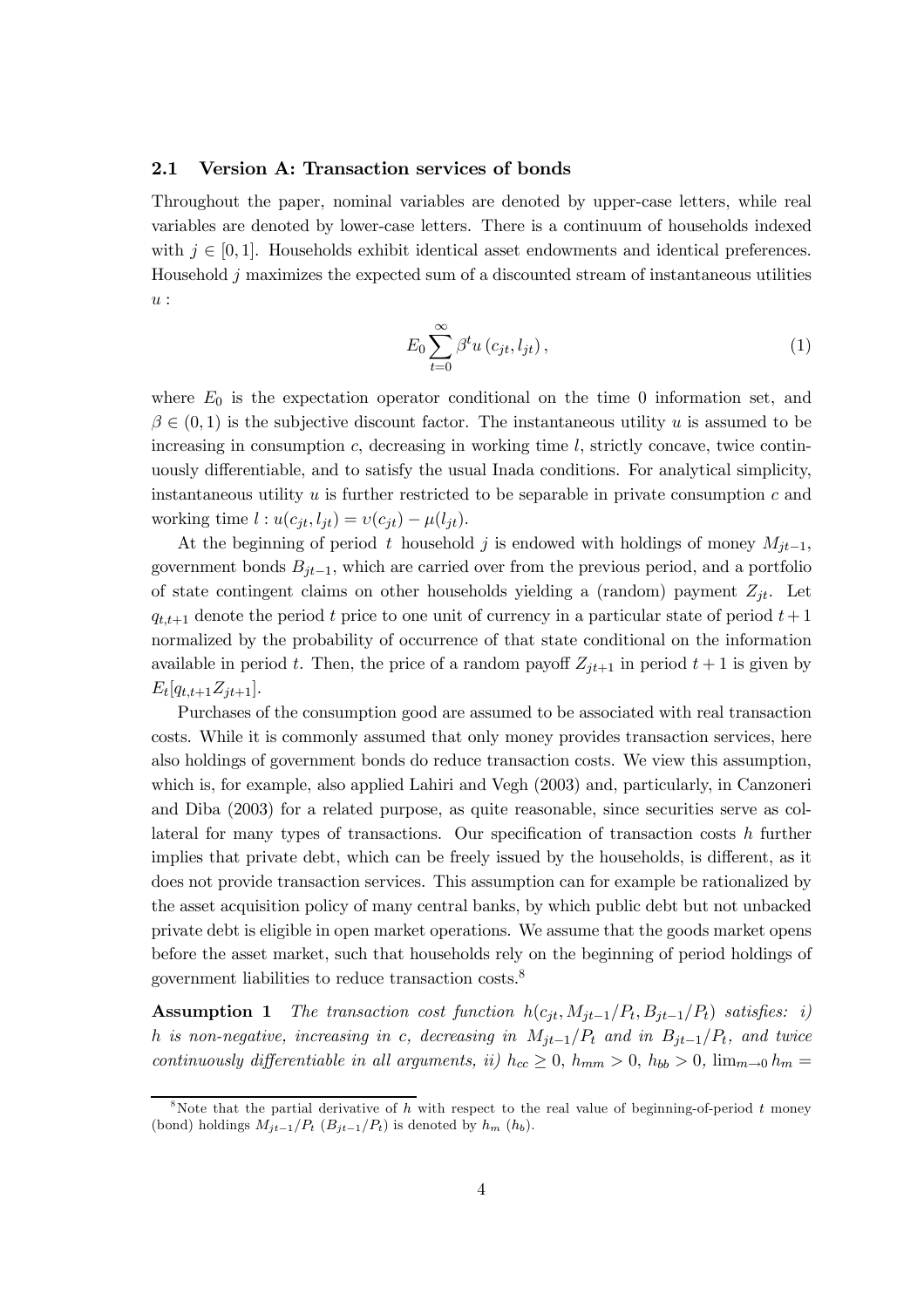$-\infty$ ,  $\lim_{b\to 0} h_b = -\infty$ , and iii)  $h_{cm} = h_{cb} (= h_{mb}) = 0$ .

Part *iii*) implies that the transaction cost function is separable in all arguments (see Lahiri and Vegh, 2003), which is convenient for analytical tractability. We further assume that transaction costs are private costs that are paid to a particular sector whose only function is to rebate its receipts immediately to the household sector through lump-sum transfers, such that transaction costs do not show up in the aggregate resource constraint. Both assumptions ensure that there is no direct (wealth) effect of assets holdings on consumption. Nonetheless, there is an effect of government bonds holdings on consumption that operates exclusively through intertemporal substitution.

In order to introduce supply side disturbances, we assume that households' monopolistically supply differentiated labor services as, for example, in Clarida et al. (2002). Differentiated labor services  $l_i$  are transformed into one type of labor input l, which can be employed for the production of the final good. The transformation is conducted via the aggregator  $l_t^{1-1/\eta_t} = \int_0^1 l_{jt}^{1-1/\eta_t} dj$ . The elasticity of substitution between differentiated labor services  $\eta_t$  varies exogenously over time. Cost minimization with respect to differentiated labor services then leads to the following demand for differentiated labor services  $l_j$ ,

$$
l_{jt} = \left(\frac{w_{jt}}{w_t}\right)^{-\eta_t} l_t, \quad \text{with} \quad w_t^{1-\eta_t} = \int_0^1 w_{jt}^{1-\eta_t} dj, \tag{2}
$$

where l denotes aggregate labor services. Household j faces a lump-sum tax  $P_t\tau_t$  (where P is the aggregate price level), labor income  $P_t w_{it} l_{it}$  and dividends  $D_{i,it}$  from monopolistically competitive firms indexed by  $i \in [0,1]$ . After the goods market is closed, the financial market opens where households can either invest in nominal bonds  $B_{jt}$  at the price  $1/R_t$ , in money holdings  $M_{jt}$ , or in nominal state contingent claims. Household j's flow budget constraint reads

$$
M_{jt} + B_{jt}/R_t + E_t [q_{t,t+1}Z_{jt+1}] + P_t c_{jt} + P_t h(c_{jt}, M_{jt-1}/P_t, B_{jt-1}/P_t)
$$
(3)  

$$
\leq P_t w_{jt} l_{jt} + Z_{jt} + B_{jt-1} + M_{jt-1} - P_t \tau_t + \int_0^1 D_{j, it} di.
$$

It maximizes (1) subject to its flow budget constraint (3), (2) and a borrowing constraint  $\lim_{s\to\infty} E_t q_{t,t+s} (M_{jt+s} + B_{jt+s} + Z_{jt+1+s}) \geq 0$ , for given initial values  $M_{j(-1)} = M_{-1}$ ,  $B_{j(-1)} = B_{-1}$ , and  $Z_{j0} = Z_0$ . The first order conditions for the household's problem are given by

$$
\lambda_{jt}(1 + h_c(c_{jt})) = v'(c_{jt}),\tag{4}
$$

$$
\varphi_t^{-1} w_{jt} \lambda_{jt} = \mu'(l_{jt}),\tag{5}
$$

$$
\beta E_t \left[ \lambda_{jt+1} \pi_{t+1}^{-1} \left( 1 - h_b(b_{jt} \pi_{t+1}^{-1}) \right) \right] R_t = \lambda_{jt}, \tag{6}
$$

$$
\beta\left(\lambda_{jt+1}/\lambda_{jt}\right)\pi_{t+1}^{-1} = q_{t,t+1},\tag{7}
$$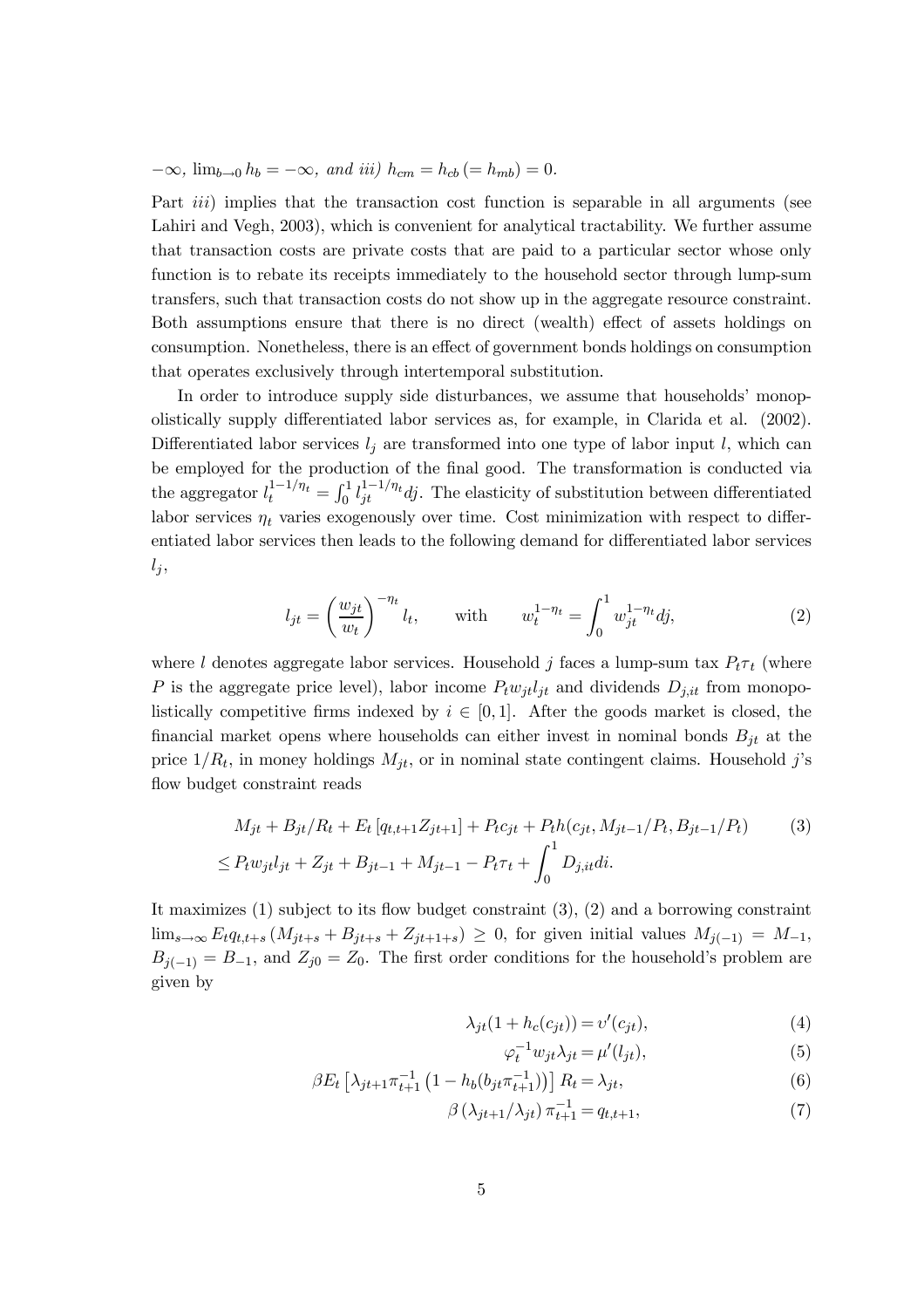and  $\beta E_t \left[ \lambda_{jt+1} \pi_{t+1}^{-1} \left( 1 - h_m(m_{jt} \pi_{t+1}^{-1}) \right) \right] = \lambda_{jt}$ , where  $\lambda$  is the Lagrange multiplier on the budget constraint,  $\pi_t = P_t/P_{t-1}$  is the gross inflation rate, and  $\varphi_t \equiv \eta_t/(\eta_t - 1)$  denotes the wage mark-up, which is assumed to vary stochastically according to

$$
\varphi_t = \varphi_{t-1}^{\rho_c} \exp(\varepsilon_{ct}),
$$

with  $\varepsilon_{ct}$  being a white noise shock. Further, the transversality condition  $\lim_{s\to\infty} E_t q_{t,t+s}(M_{jt+s}+$  $B_{jt+s}+Z_{jt+1+s}=0$  is required to hold. It should be noted that (7) holds for each state in period  $t+1$ , and determines the price of one unit of currency for a particular state at time  $t+1$  normalized by the conditional probability of occurrence of that state in units of currency in period t. Since all households face the same stochastic discount factor  $q_{t,t+1}$ , they can completely share consumption risks, i.e., their growth rates of  $\lambda_{jt+1}/\lambda_{jt}$  are identical (see 7). Further, given identical initial asset endowments, it follows that shadow prices equalize across households  $\lambda_{jt} = \lambda_t$ . By (4) and (6), consumption and bond holdings are, therefore, also identical between households. We thus omit the indices  $j$  in what follows, except for the idiosyncratic working time  $l_i$ , which is monopolistically supplied to firms at a wage rate  $w_i$ .

The interest rate on a risk-free portfolio between t and  $t+1$  is given by  $R_t^f \equiv 1/E_t q_{t,t+1}$ . Arbitrage freeness then implies the risk-free interest rate  $R_t^f$  to exceed the interest rate on government bonds  $R_t$ , for strictly positive bond holdings (see 6). It should be noted that the central bank will be assumed to set  $R_t$ , while  $R_t^f$  will be irrelevant in a competitive equilibrium.

Firms The final consumption good is an aggregate of differentiated goods produced by monopolistically competitive firms indexed with  $i \in [0, 1]$ . The CES aggregator of differentiated goods is defined as follows:  $y_t^{\epsilon-1} = \int_0^1 y_{tt}^{\epsilon-1} dt$ , with  $\epsilon > 1$ , where y is the number of units of the final good,  $y_i$  the amount produced by firm i, and  $\epsilon$  the constant elasticity of substitution between these differentiated goods. Let  $P_i$  and P denote the price of good  $i$  set by firm  $i$  and the price index for the final good. The demand for each differentiated good is  $y_{it} = (P_{it}/P_t)^{-\epsilon} y_t$ , with  $P_t^{(1-\epsilon)} = \int_0^1 P_{it}^{(1-\epsilon)} dt$ . A firm i produces good  $y_i$  employing a technology which is linear in the labor input:  $y_{it} = l_{it}$ . Hence, labor demand satisfies:  $mc_{it} = w_t$ , where mc denotes real marginal costs. We introduce a nominal stickiness in form of staggered price setting as developed by Calvo (1983). Each period firms may reset their prices with the probability  $1 - \phi$  independent of the time elapsed since the last price setting. The fraction  $\phi \in (0,1)$  of firms are assumed to adjust their previous period's prices according to the following simple rule:  $P_{it} = \overline{\pi}P_{it-1}$ , where  $\bar{\pi}$  denotes the average inflation rate. Firms are assumed to maximize their market value, which equals the expected sum of discounted dividends  $E_t \sum_{s=0}^{\infty} q_{t,t+s} D_{it+s}$ , where  $D_{it} \equiv (P_{it} - P_{t}mc_{it}) y_{it}$  and we assumed that firms also have access to contingent claims. In each period a measure  $1 - \phi$  of randomly selected firms set new prices  $P_{it}$  according to  $\max_{\widetilde{P}_{it}} E_t \sum_{s=0}^{\infty} (\beta \phi)^s q_{t,t+s} (\overline{\pi}^s \widetilde{P}_{it} y_{it+s} - P_{t+s} m c_{t+s} y_{it+s}), \text{ s.t. } y_{it+s} = (\overline{\pi}^s \widetilde{P}_{it})^{-\epsilon} P_{t+s}^{\epsilon} y_{t+s}.$ The first order condition for the optimal price setting of re-optimizing producers is given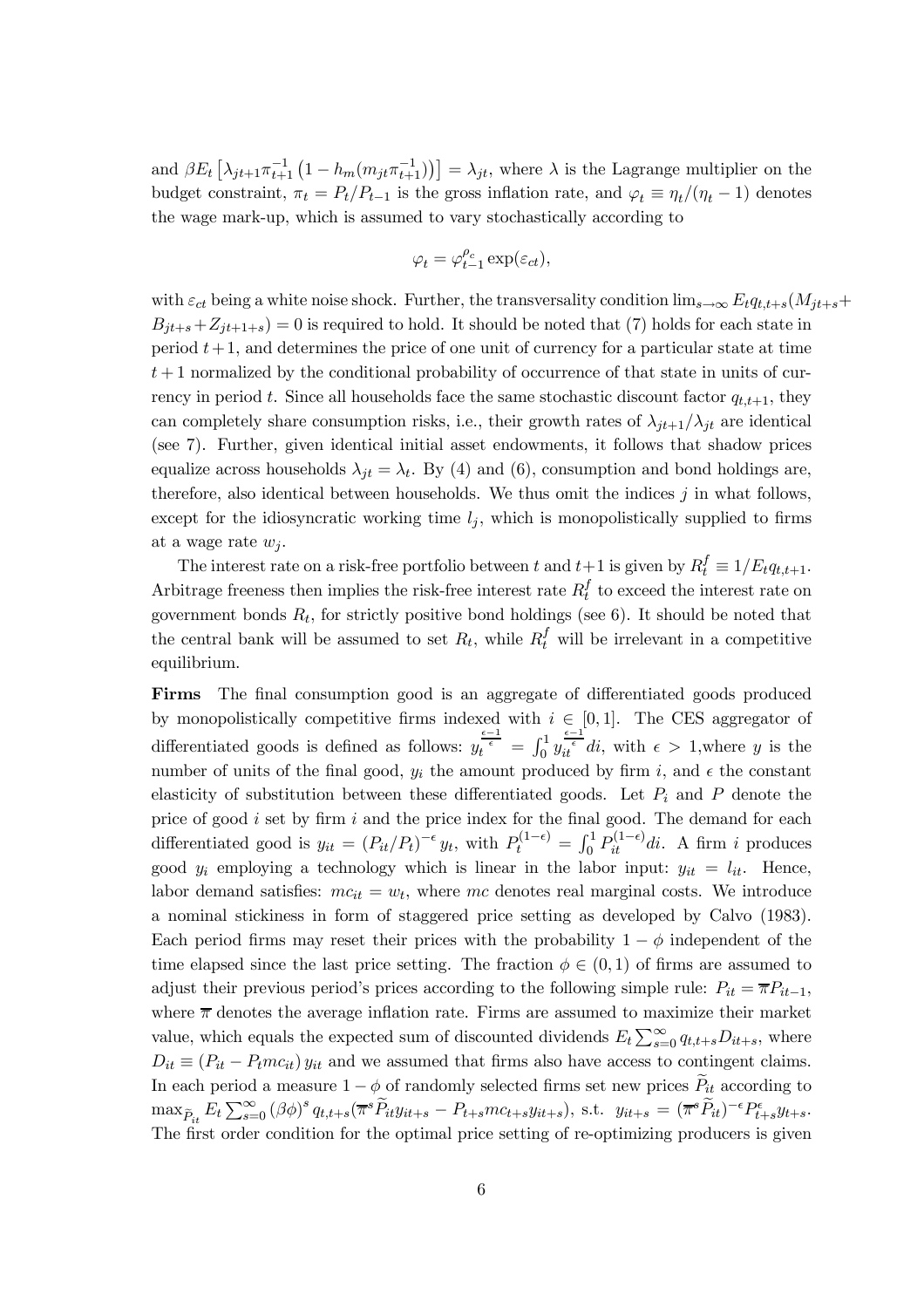by

$$
\widetilde{P}_{it} = \frac{\epsilon}{\epsilon - 1} \frac{E_t \sum_{s=0}^{\infty} (\beta \phi)^s \left[ q_{t,t+s} y_{it+s} P_{t+s}^{\epsilon+1} \overline{\pi}^{-\epsilon s} m c_{t+s} \right]}{E_t \sum_{s=0}^{\infty} (\beta \phi)^s \left[ q_{t,t+s} y_{it+s} P_{t+s}^{\epsilon} \overline{\pi}^{(1-\epsilon)s} \right]},
$$

where we used  $mc_{it} = mc_t$ . The linear approximation of this first order condition and  $P_t^{1-\epsilon} = \phi(\overline{\pi}P_{t-1})^{1-\epsilon} + (1-\phi)\widetilde{P}_t^{1-\epsilon}$  at the steady state for a given initial price level  $P_{-1}$  is known to lead to  $\hat{\pi}_t = \chi \hat{m}c_t + \beta E_t \hat{\pi}_{t+1}$ , with  $\chi > 0$  (see Yun, 1996), where for any variable  $x_t$ ,  $\hat{x}$  denotes the percent deviation from the steady state value  $x : \hat{x} = \log(x_t) - \log(x)$ .

Public sector The public sector consists of the fiscal authority and the central bank. The fiscal authority issues risk-less one-period bonds  $B_t$  at the price  $1/R_t$  paying  $B_t$  units of currency in period  $t + 1$ , receives a transfer  $\tau_t^c$  from the central bank, and collects lump-sum taxes  $\tau$  from households

$$
B_{t-1} = B_t/R_t + P_t \tau_t + P_t \tau_t^c. \tag{8}
$$

Note that we abstract from any government expenditures on goods, such that the services on outstanding debt are the only flow that needs to be financed, either by issuing new debt or by raising taxes. The fiscal authority is assumed to be committed to a simple feedback rule. To facilitate the derivation of analytical results, we specify the level of taxes as a fraction of debt service costs  $\frac{i_t}{1+i_t}B_{t-1}$  net of central bank transfers:

$$
P_t \tau_t = \kappa_t \frac{i_t B_{t-1}}{1 + i_t} - P_t \tau_t^c,\tag{9}
$$

where  $1 + i_t = R_t$  and  $\kappa_t$  satisfies  $\kappa_t = \kappa \exp(\varepsilon_{kt})$ , where  $\kappa \in (0, 1]$  and  $\varepsilon_{kt}$  is an i.i.d. random variable with mean zero. The stochastic feedback parameter  $\kappa_t$  specifies how actively the government seeks to collect funds from the private sector to finance its debt burden. Using (8) and (9), the evolution of government debt can be summarized by

$$
B_t = (1 + (1 - \kappa_t)i_t) B_{t-1}.
$$
\n(10)

Note that  $\kappa_t = 1$  is the case of a budget that balances in every instant, such that nominal government bonds are constant over time:  $B_{t-1} = B_t$ . Thus,  $\kappa$  can be seen as an indicator of the proportion to which government expenditures are financed through taxation as opposed to debt; we will sometimes refer to  $\kappa$  as the share of tax finance for short. More general fiscal policy rules are considered in the last part of the paper, where we present simulations of a calibrated model; the analytical results derived for the specific rule (9) carry over to this case for all parameter sets we investigated.

The central bank transfers seigniorage to the fiscal authority,  $P_t \tau_t^c = M_t - M_{t-1}$ , and is assumed to control the nominal interest rate  $R$  on government bonds. Following the literature on local determinacy under interest rate rules (see, e.g., Benhabib et al., 2001, or, Carlstrom and Fuerst,  $2001$ ), we assume for simplicity that the central bank sets  $R$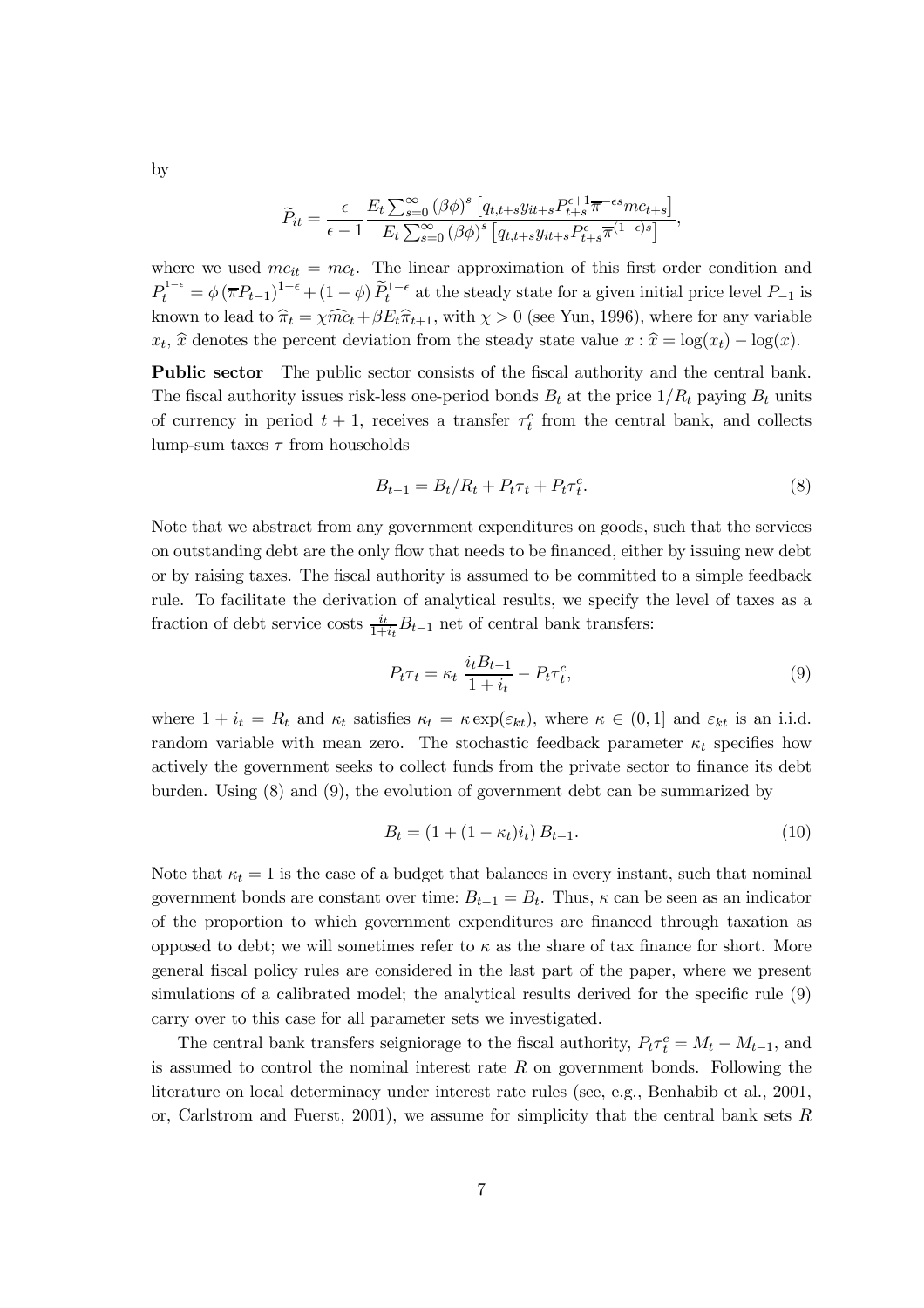contingent on current inflation, subject to a monetary policy shock,

$$
R_t = R(\pi_t, \varepsilon_{rt}) = \mathcal{R}\pi_t^{\rho_\pi} \exp\left(\varepsilon_{rt}\right), \qquad \rho_\pi > 0, \ R_t \ge 1,
$$
\n(11)

where  $\varepsilon_{rt}$  is assumed to be i.i.d. with a mean equal to zero. We further restrict the support of  $\varepsilon_{rt}$  to be small enough such that the central bank can choose  $\mathcal R$  to ensure that  $R_t \geq 1$ . Hence, the nominal interest rate is non-negatively related to the inflation rate; further restrictions that need to be fulfilled with respect to existence and uniqueness of a steady state are discussed below.

Using that all households are identical, their asset holdings entirely consist of government liabilities and the indices for the labor market variables can be omitted. Further, using that transaction costs are private  $(y_t = c_t)$ , the aggregate version of the production function  $y_t = l_t$ , and that money is irrelevant for the determination of the remaining variables, a competitive equilibrium of the model can be defined as follows.

A rational expectations equilibrium is a set of sequences  $\{y_t, \pi_t, w_t, b_t, R_t\}_{t=0}^{\infty}$  satisfying the firms' optimal price setting and labor demand conditions, the households' first order conditions  $\mu'(y_t)v'(y_t)^{-1}(1 + h_c(y_t)) = \varphi_t^{-1}w_t$ , and

$$
\beta E_t \left[ \left[ \nu'(y_{t+1}) \left( 1 + h_{c,t+1} \right) \right]^{-1} \pi_{t+1}^{-1} \left( 1 - h_b(b_t \pi_{t+1}^{-1}) \right) \right] R_t = \left[ \nu'(y_t) \left( 1 + h_{c,t} \right) \right]^{-1}, \tag{12}
$$

and the transversality condition, for fiscal and monetary policy satisfying  $b_t = (1 + (1 (\kappa_t)i_t$ ) $b_{t-1}\pi_t^{-1}$  and (11), and given sequences of  $\{\kappa_t\}$ ,  $\{\varepsilon_{rt}\}$ , and  $\{\varphi_t\}$  and initial values  $B_{-1}$ and  $P_{-1} > 0$ .

## 2.2 Version B: Partial debt repayment

The reduced version of the model with non-neutral public debt can also be derived from a second approach where we abstain from assuming that bonds provide transaction services  $h_b = 0$ . In order to induce public debt non-neutrality, assume that the fiscal authority only partially repays its debt obligations. Specifically, only a fraction  $1 - \delta$  with  $\delta \in (0, 1]$ per unit of public debt is repaid in every period, where  $\delta$  is an increasing function of the real value of the beginning of period (aggregate) stock of public debt  $\delta'(B_{t-1}/P_t) > 0$ . This assumption can either be interpreted as a deterministic debt repayment rule of the fiscal authority, which aims at alleviating the households' tax burden in states where public indebtedness if high, or as a probability of sovereign default which rises with the stock of public debt. The latter interpretation, which we view as more appealing, relates to a modelling strategy applied to induce stationarity of open economy models, by introducing a domestic default probability increasing with foreign debt (see, e.g., Turnovsky, 1997, or Schmitt-Grohe and Uribe, 2001). It should, however, be noted that a default probability interpretation is not exactly consistent with our specification of public policy, which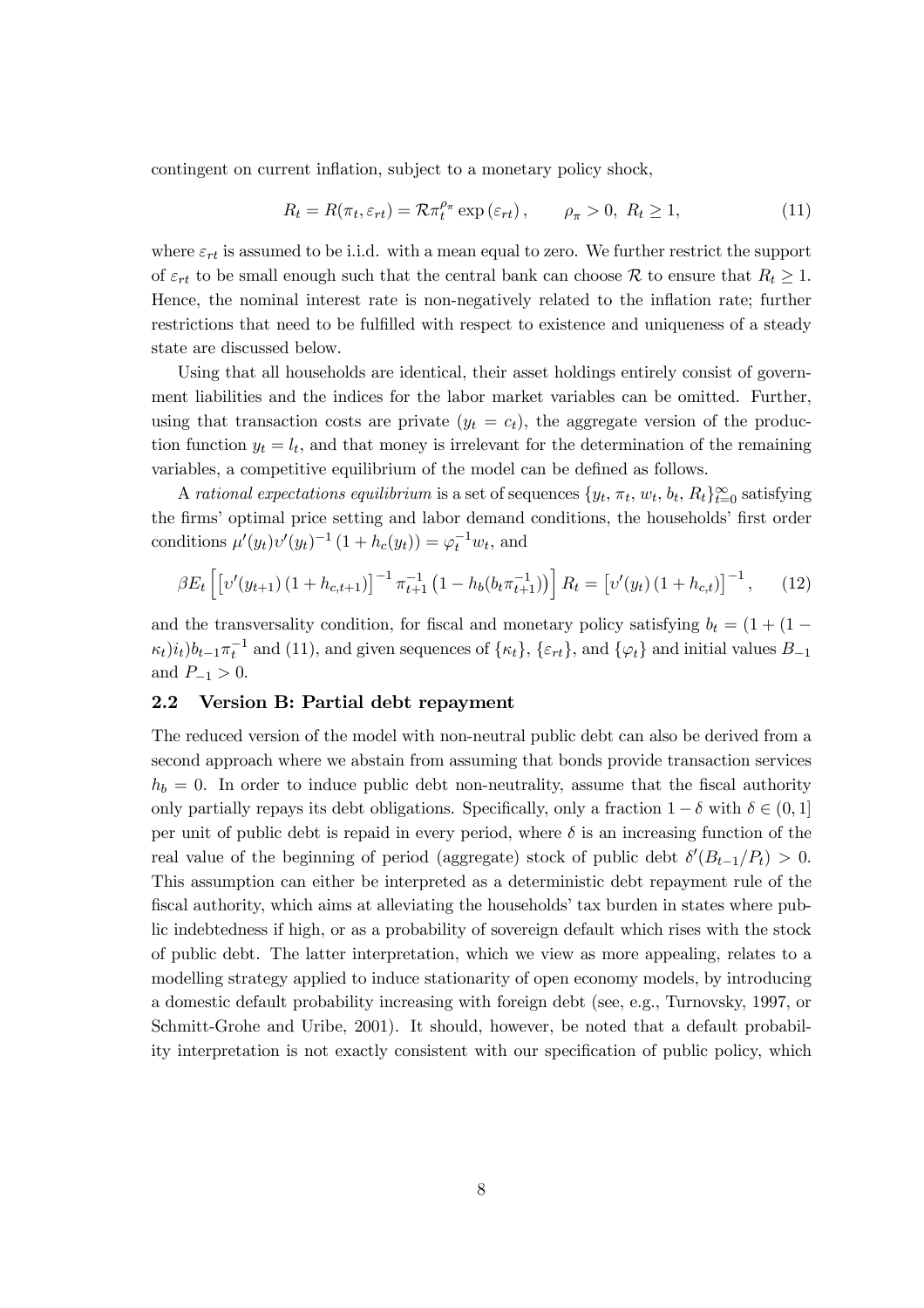ensures government solvency.<sup>9</sup> The flow budget constraint of household j is then given by

$$
M_{jt} + B_{jt}/R_t + E_t [q_{t,t+1} Z_{jt+1}] + P_t c_{jt} + P_t h(c_{jt}, M_{jt-1}/P_t)
$$
  
\n
$$
\leq P_t w_{jt} l_{jt} + Z_{jt} + (1 - \delta(B_{t-1}/P_t)) B_{jt-1} + M_{jt-1} - P_t \tau_t + \int_0^1 D_{j, it} di.
$$

The first order conditions for government bonds changes to  $\lambda_t = R_t \beta E_t (\lambda_{t+1} \frac{1-\delta(b_t/\pi_{t+1})}{\pi_{t+1}})$ , where we used that  $\lambda_{it} = \lambda_t$ . Further, the public sector budget constraint now reads  $P_t g_t + M_{t-1} + (1 - \delta) B_{t-1} = P_t \tau_t + B_t / R_t + M_t$ . Suppose that the fiscal authority rebates the savings from partial debt repayment in a lump-sum way, such that taxes satisfy  $P_t \tau_t = \kappa_t (i_t \frac{B_{t-1}}{1+i_t}) - (P_t \tau_t^c + \delta B_{t-1})$ . Then public debt again evolves according to (10). A rational expectations equilibrium is then a set of sequences  $\{y_t, \pi_t, w_t, b_t, R_t\}_{t=0}^{\infty}$ satisfying the firms' first order conditions, the households' first order conditions

$$
\beta E_t \left[ \left[ v'(y_{t+1}) \left( 1 + h_{c,t+1} \right) \right]^{-1} \pi_{t+1}^{-1} \left( 1 - \delta(b_t/\pi_{t+1}) \right) \right] R_t = \left[ v'(y_t) \left( 1 + h_{c,t} \right) \right]^{-1}, \tag{13}
$$

and the transversality condition, for a fiscal and monetary policy satisfying (10) and (11), and given sequences of  $\{\kappa_t\}$ ,  $\{\varepsilon_{rt}\}$ , and  $\{\varphi_t\}$  and initial values  $B_{-1}$  and  $P_{-1} > 0$ . In contrast to the former version, the risk free interest rate  $R_t^f$  cannot exceed the nominal interest rate on government bonds  $R_t$ . However, the dynamic behavior of the equilibrium sequences in version A and B are qualitatively identical for  $b_t > 0$ , given that  $\delta' > 0$  in version B accords to  $h_{bb} > 0$  in version A.

#### 3 Results

In the first two parts of this section we examine the steady state properties and the conditions for saddle path stability. In the last two parts we assess the role of fiscal and monetary policy for the transmission of shocks and their impact on inflation and output fluctuations under cost push shocks. To facilitate comparisons with corresponding models where debt is neutral, we restrict our attention on case where the effect of public debt on the intertemporal substitution of consumption is small.

#### 3.1 Deterministic steady state

In a deterministic steady state ( $\varepsilon_{rt} = \varepsilon_{ct} = \varepsilon_{kt} = 0$ ), where bars indicate steady state values of endogenous variables, real marginal cost is constant and equal to the inverse of the price-marginal cost markup that would obtain under price flexibility,  $1/\overline{mc} = \epsilon/(\epsilon-1)$ . Thus, the first order conditions on consumption and labor, and the aggregate resource constraint uniquely determine steady state output by

$$
\mu'(\overline{y})\nu'(\overline{y})^{-1}(1+h_c(\overline{y})) = (\eta - 1)(\epsilon - 1)/(\eta\epsilon). \tag{14}
$$

 $9^9$ For an endogenous derivation of a probability of sovereign default, see Uribe (2002).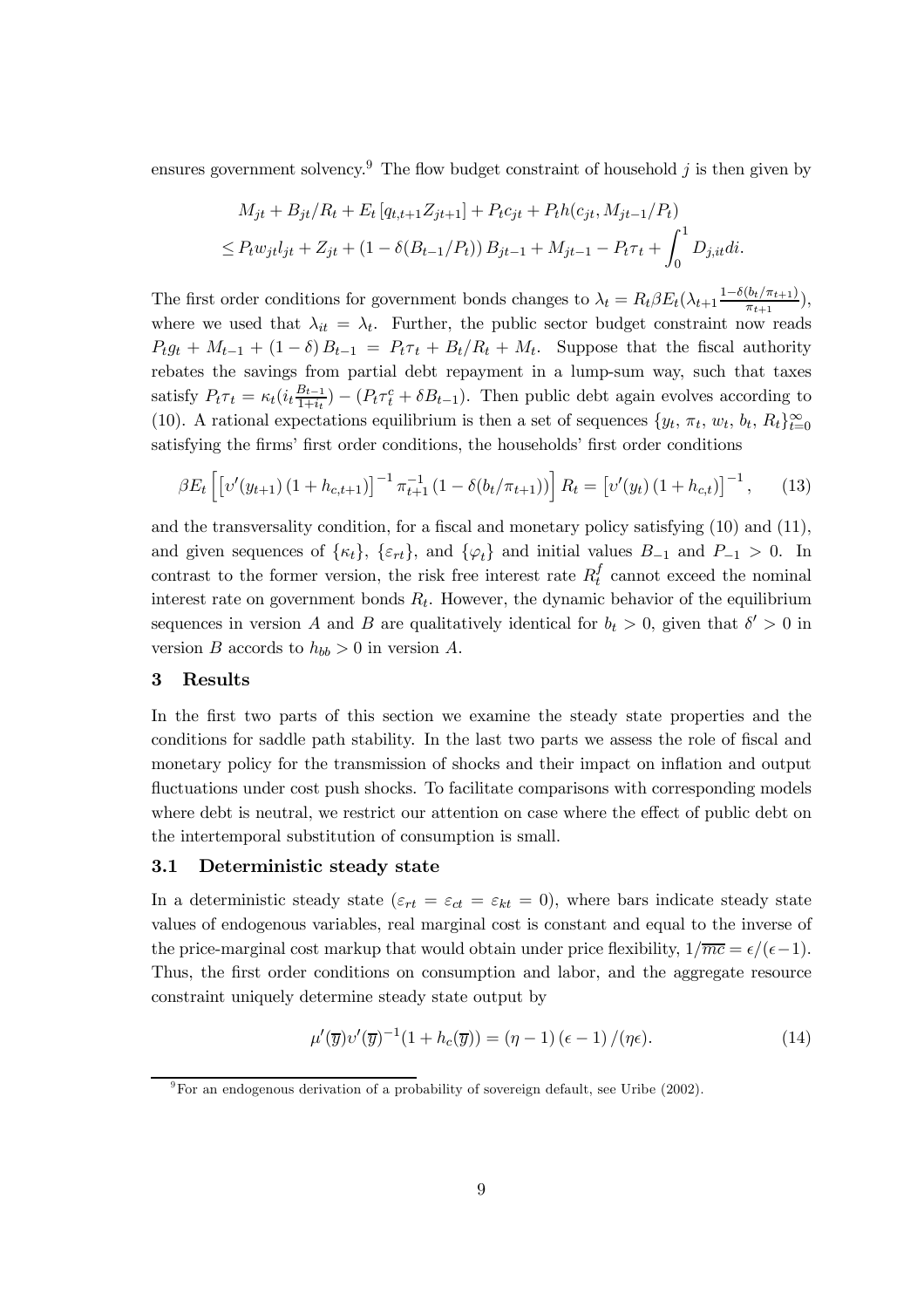A steady state further requires  $b_t = \overline{b}$  and  $\pi_t = \overline{\pi}$  (see 10 and 12). The fiscal and monetary policy specification leads to the restriction

$$
\overline{\pi} = (1 + (1 - \kappa)(\mathcal{R}\overline{\pi}^{\rho_{\pi}} - 1)), \qquad (15)
$$

on the steady state inflation rate. Whether condition (15) has a unique or multiple solutions for the steady state inflation rate depends on the fiscal and the monetary policy. The equilibrium condition on bond holdings  $(12)$  for version A can then be used to uniquely determine the steady state level of government bonds for a given steady state inflation rate

$$
h_b(\overline{b}/\overline{\pi}) = 1 - \overline{\pi}/\left[\beta \mathcal{R}\overline{\pi}^{\rho_{\pi}}\right].\tag{16}
$$

The steady state inflation rate and, thus, of the steady state level of government bonds, is determined by (15). As policy satisfies  $\kappa \in (0,1]$  and  $\overline{R} > 1$ , we know that  $G(\overline{\pi}) \equiv$  $(1 + (1 - \kappa)(\mathcal{R}\overline{\pi}^{\rho_{\pi}} - 1)) - \overline{\pi}$  is strictly positive for  $\overline{\pi} = 0$ . Hence,  $G(\overline{\pi}) = 0$  has a unique solution if  $G'(\overline{\pi}) < 0 \Leftrightarrow \rho_{\pi} < [(\mathcal{R}\overline{\pi}^{\rho_{\pi}-1})(1-\kappa)]^{-1}$ . Using that (16) and  $h_b < 0$  imply  $R\overline{\pi}^{\rho_{\pi}-1}$  < 1/ $\beta$ , a sufficient condition for the existence of a unique steady state inflation rate for version  $A$  is given by

$$
\rho_{\pi} < \beta / (1 - \kappa). \tag{17}
$$

If (17) is satisfied, the model further exhibits a unique steady state level of government bonds. If,  $G'(\overline{\pi}) > 0$ , there exists no steady state. For version B, the condition for existence and uniqueness of the steady state is slightly different, as the risk-free interest rate cannot exceed the interest rate on government bonds. In particular, the necessary and sufficient condition for the existence of a unique steady state inflation for version B is given by  $\rho_{\pi} < \frac{\beta(1-\delta)}{1-\kappa}$ , which is evidently more restrictive than (17). The properties of the steady state for version A are summarized in the following proposition.

Proposition 1 (Steady state) Consider that monetary policy satisfies (17). Then a steady state of version A exists and is uniquely determined. It is characterized by i)  $\overline{y} > 0$ ,  $\overline{\pi} \geq 1$ , and  $b > 0$ ; ii)  $\partial \overline{y}/\partial \kappa = 0$ ,  $\partial \overline{\pi}/\partial \kappa < 0$ , and  $\partial b/\partial \kappa \leq 0 \Leftrightarrow \rho_{\pi} \geq 1 - \Psi$ , where  $\Psi \equiv \frac{h_{bb}}{1-\overline{h}_b}$  $\frac{b}{\overline{\pi}} > 0$ ; and iii)  $\frac{\partial \overline{y}}{\partial \rho_{\pi}} = 0$ ,  $\frac{\partial \overline{\pi}}{\partial \rho_{\pi}} > 0$ , and  $\frac{\partial \overline{b}}{\partial \rho_{\pi}} \geq 0 \Leftrightarrow \rho_{\pi} \geq 1 - (\Psi + \Upsilon)$ , where  $\Upsilon \equiv \frac{\overline{\pi}(1 + \ln \overline{\pi})}{\partial \overline{\pi}/\partial \rho_{\pi}} > 0.$ 

**Proof.** The steady state condition (14) determines  $\overline{y}$  independently of the policy parameters, such that  $\partial \overline{y}/\partial \kappa = \partial \overline{y}/\partial \rho_{\pi} = 0$ . Condition (15) implies that  $\partial \overline{\pi}/\partial \kappa = (\overline{R} - \overline{R})$  $1)/G'(\overline{\pi}) < 0$  and  $\partial \overline{\pi}/\partial \rho_{\pi} = -[(1-\kappa)\overline{R \ln \pi}]/G'(\overline{\pi}) > 0$ , given that (17) ensures  $G'(\overline{\pi}) < 0$ . Condition (16), can then be used to derive the impact on  $\bar{b}$ . As  $\partial \bar{b}/\partial \kappa = (\partial \bar{b}/\partial \bar{\pi}) (\partial \bar{\pi}/\partial \kappa)$ and  $\left(\partial \overline{b}/\partial \overline{\pi}\right) = \overline{b}/\overline{\pi} - \overline{\pi} (1 - \rho_{\pi}) / \left(\overline{h_{bb}} \beta \overline{R}\right) \geq 0 \Leftrightarrow \frac{h_{bb}}{1 - h_b}$  $\frac{b}{\overline{\pi}} \geq (1 - \rho_{\pi}),$  we can conclude that  $\partial \overline{b}/\partial \kappa \geq 0 \Leftrightarrow \rho_{\pi} \leq 1 - \Psi$ . From (16), we obtain  $\partial \overline{b}/\partial \rho_{\pi} = \overline{b} \overline{\pi}^{-1} (\partial \overline{\pi}/\partial \rho_{\pi}) +$  $\overline{\pi} \left( \overline{h_{bb}} \beta \overline{R} \right)^{-1} \left[ \overline{\pi} \left( 1 + \ln \overline{\pi} \right) - \left( 1 - \rho_{\pi} \right) \left( \partial \overline{\pi} / \partial \rho_{\pi} \right) \right] \geq 0 \Leftrightarrow \rho_{\pi} \geq 1 - (\Psi + \Upsilon).$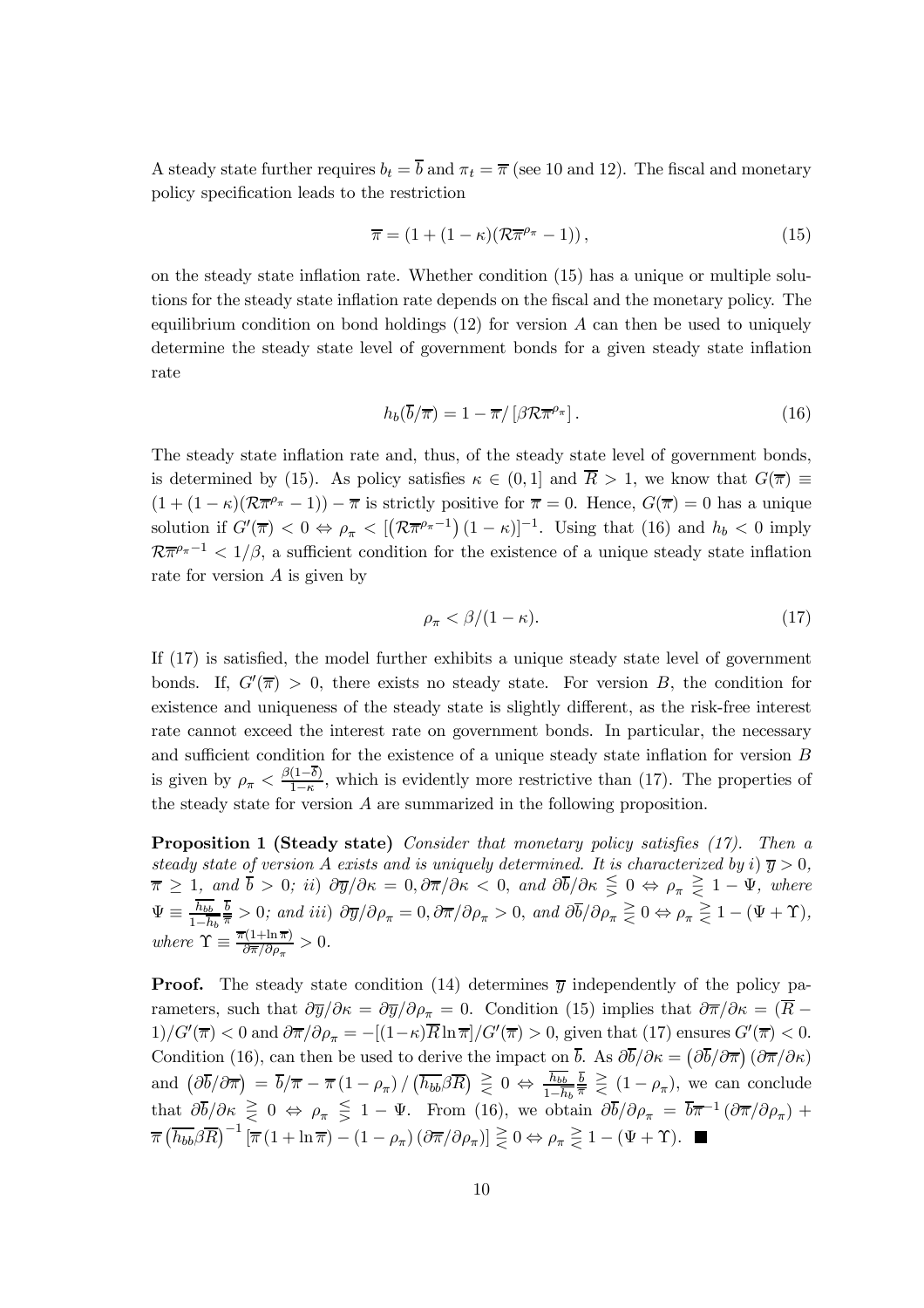Output and (equivalently) consumption are not affected by monetary or fiscal policy measures in the steady state, which is due to the separability of the transaction cost function. Given that (17) is satisfied, steady state inflation unambiguously rises with the reactiveness of monetary policy and declines with permanent rise in the fiscal policy parameter  $\kappa$ governing the proportion of tax financing. The effects on real public debt are not unambiguous. A rise in  $\kappa$  leads to a decline in public debt if and only if the inflation elasticity of the interest rate rule is sufficiently aggressive,  $\rho_{\pi} > 1 - \Psi$ . While the fiscal authority can reduce nominal debt by raising the share of tax financing (see 10), its influence on the real value of outstanding debt crucially relies on the stance of monetary policy. The latter has a further (direct) impact on public debt via bond demand (16), which is responsible for real public debt to increase with  $\rho_{\pi}$  for  $\rho_{\pi} > 1 - (\Psi + \Upsilon)$ , and vice versa. It should be noted that the results summarized in proposition 1 also apply for version B, where  $\rho_{\pi} < \frac{\beta(1-\delta)}{1-\kappa}$  replaces condition (17) and the composite parameter  $\Psi$  is defined as  $\Psi \equiv \frac{\delta'}{1-\overline{\delta}}$  $\frac{b}{\overline{\pi}} > 0.$ 

# 3.2 Local dynamics

In this subsection, the model's behavior in the neighborhood of a steady state is analyzed. The purpose is to find the conditions under which the rational expectations equilibrium path is locally unique and stable, such that the steady state is a saddle point. In the context of models with staggered price setting, it is well-known that if the timing of debt and taxes is irrelevant due to Ricardian equivalence, then saddle path stability is ensured if monetary policy is active in the sense of using the real interest rate to fight inflation. The reason is that with sticky prices, inflation is above normal if aggregate demand, hence consumption, is higher than in the steady state. By raising the real interest rate in the face of inflation, the central bank induces intertemporal substitution on the part of consumers who will shift consumption to the future, which reduces demand and stabilizes inflation. Obviously, the central bank cannot control the real interest rate directly, so it must adjust the nominal rate according to the Taylor-principle, i.e., aggressively enough to let it rise by more than one for one with inflation (see Woodford, 2001b).

In the context of the present model, the situation is different as Ricardian equivalence does not hold and debt policy does matter; in the following, it will be shown that there is fiscal-monetary interaction in the sense that the fiscal stance fundamentally affects the conditions for monetary policy to ensure saddle path stability. For this purpose, we loglinearize the equilibrium conditions at the steady state, leading to the following set of equilibrium conditions in  $(\widehat{y}_t, \widehat{\pi}_t, \widehat{b}_t, \widehat{R}_t)$ :

$$
\sigma \widehat{y}_t = \sigma E_t \widehat{y}_{t+1} - \widehat{R}_t + (1 - \Psi) E_t \widehat{\pi}_{t+1} + \Psi \widehat{b}_t, \quad \Psi > 0,
$$
\n(18)

$$
\widehat{\pi}_t = \beta E_t \widehat{\pi}_{t+1} + \omega \widehat{y}_t + \widehat{\varphi}_t,\tag{19}
$$

$$
b_t = b_{t-1} + \eta R_t - \hat{\pi}_t - \varepsilon_{kt}, \qquad \eta \in [0, 1) \text{ and } \partial \eta / \partial \kappa < 0,\tag{20}
$$

$$
\widehat{R}_t = \rho_\pi \widehat{\pi}_t + \varepsilon_{rt},\tag{21}
$$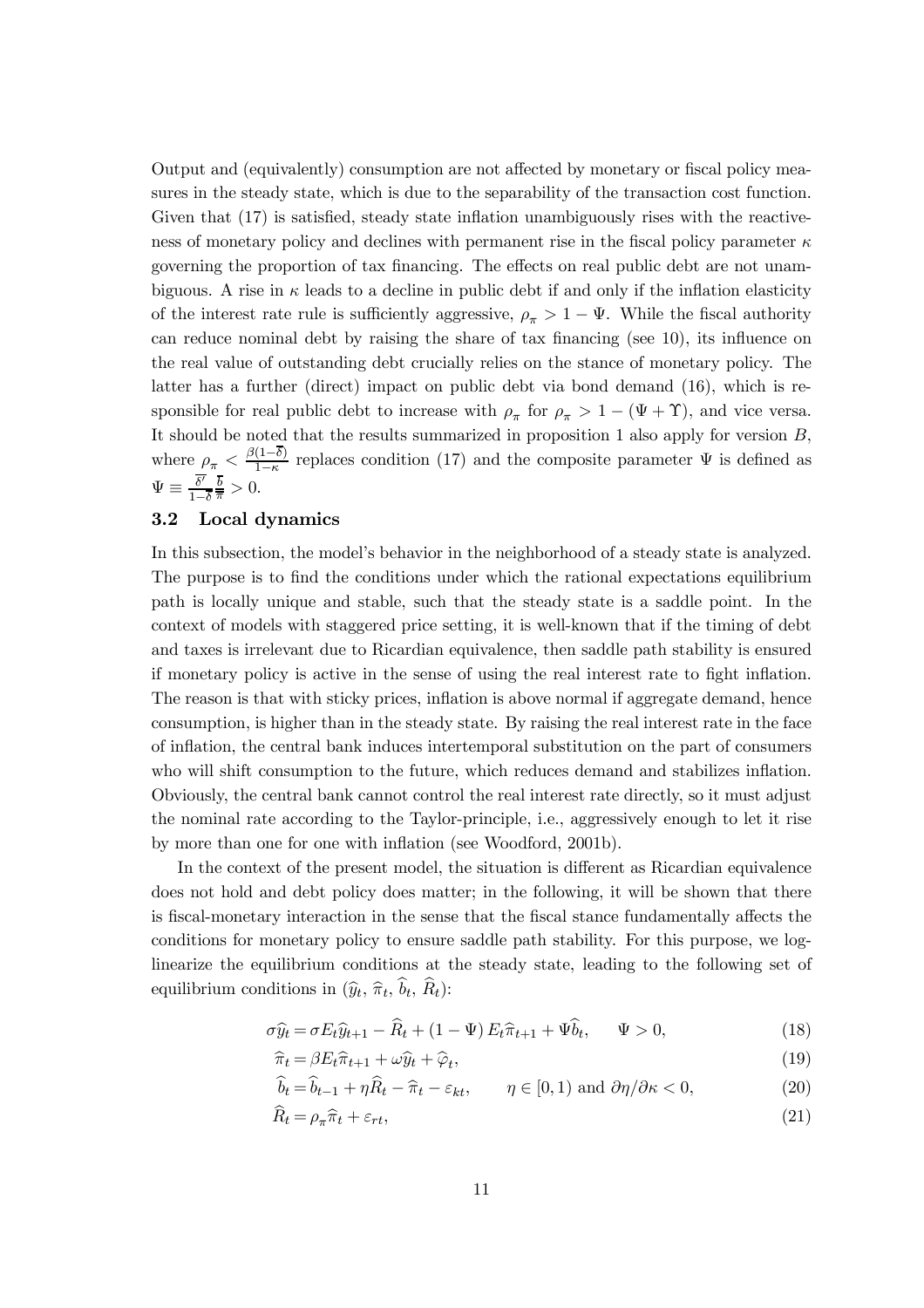and  $\hat{\varphi}_t = \rho_c \hat{\varphi}_{t-1} + \varepsilon_{ct}$ , where  $\sigma \equiv -\frac{\overline{u_{cc}c}}{\overline{u_c}} + \frac{\overline{h_{cc}c}}{1 + \overline{h_c}} > 0$ ,  $\omega \equiv \chi(\sigma + \frac{\overline{u_{ll}}}{\overline{u}}) > 0$ ,  $\eta \equiv \frac{(1 - \kappa)R}{1 + (1 - \kappa)(\overline{R} - 1)}$ , for given sequences of  $\{\varepsilon_{\kappa t}\}, \{\varepsilon_{r t}\},$  and  $\{\varepsilon_{c t}\}.$  Recall that  $\Psi \equiv \frac{h_{b b}}{1-h_b}$  $\frac{b}{\pi} > 0$  in version A and  $\Psi \equiv \frac{\delta'}{1-\overline{\delta}}$  $\frac{\overline{b}}{\overline{\pi}} > 0$  in version B. Equation (18) specifies the evolution of real aggregate demand as a function of the nominal interest rate and inflation. In the New Keynesian model, consumption growth depends on the real interest rate only; crucially, this is different here as real debt  $\hat{b}_t$  enters the demand equation. Equation (20) is the law of motion of real debt, i.e. the log-linearized flow budget constraint of the composite government sector. Note that the composite parameter  $\eta(\kappa)$  is strictly decreasing in  $\kappa$ . Finally, equation (21) gives the log-linearized nominal interest rate setting rule of the central bank. The following proposition states the qualitative local dynamic properties of the model, for a small weight of debt in the aggregate demand constraint (18),  $\Psi \leq 2$ .

Proposition 2 (Saddle path stability) Suppose that there exists a steady state and that  $\Psi \leq 2$ . Then, the model exhibits a non-oscillatory and unique rational expectations equilibrium path converging to the steady state if and only if  $\rho_{\pi} < 1 + \frac{\kappa}{(1-\kappa)\overline{R}}$ . If (17) is satisfied for version A, the steady state is unique and saddle path stable.

**Proof.** The deterministic version of the model  $(18)-(21)$  can be summarized and rewritten as

$$
\begin{pmatrix} \widehat{y}_{t+1} \\ \widehat{\pi}_{t+1} \\ \widehat{b}_t \end{pmatrix} = \begin{pmatrix} -(\sigma\beta)^{-1} \omega (\Psi - 1) + 1 & \Xi & -\Psi/\sigma \\ -\frac{1}{\beta} \omega & \frac{1}{\beta} & 0 \\ 0 & \eta \rho_\pi - 1 & 1 \end{pmatrix} \begin{pmatrix} \widehat{y}_t \\ \widehat{\pi}_t \\ \widehat{b}_{t-1} \end{pmatrix} = A \begin{pmatrix} \widehat{y}_t \\ \widehat{\pi}_t \\ \widehat{b}_{t-1} \end{pmatrix},
$$

where  $\Xi \equiv \frac{1}{\sigma} (\rho_{\pi} - \Psi (\eta \rho_{\pi} - 1) + (\Psi - 1)/\beta)$ . The characteristic polynomial of A reads  $H(X) = X^3 - (\sigma\beta)^{-1}(\sigma + \omega + 2\sigma\beta - \Psi\omega)X^2 - (\sigma\beta)^{-1}(\Psi\eta\omega\rho_\pi - \omega - \sigma\beta - \omega\rho_\pi - 2\sigma)X (\sigma \beta)^{-1}$  ( $\sigma + \omega \rho_{\pi}$ ). As the determinant of A is strictly larger than one, det(A) = -H(0) =  $(\sigma \beta)^{-1}$   $(\sigma + \omega \rho_{\pi}) > 1$ , A exhibits at least one unstable eigenvalue. Given that  $H(1) =$  $(\sigma \beta)^{-1} (1 - \eta \rho_{\pi}) \Psi \omega$ , there is at least one stable (and positive) eigenvalue lying between zero and one if  $1 - \eta \rho_{\pi} > 0$ . As  $H(-1) = \omega (\sigma \beta)^{-1} [\Psi (1 + \eta \rho_{\pi}) - 2 (1 + \rho_{\pi}) - 4 \frac{\sigma}{\omega} (1 + \beta)],$ we know that  $H(-1) < 0$  for  $\Psi \leq 2$  and  $\eta < 1$ , and that the third eigenvalue is unstable. Hence, the model exhibits exactly one stable and positive eigenvalue if and only if  $1-\eta\rho_\pi$  $0 \Leftrightarrow \rho_{\pi} < 1 + \frac{\kappa}{(1-\kappa)R}$ . From (15) and (16), we further know that  $\overline{R} < \frac{\kappa}{\kappa-(1-\beta)}$ . Hence,  $\rho_{\pi} < \beta/(1-\kappa)$ , which ensures steady state uniqueness, is sufficient for a saddle path configuration of the model (exactly one eigenvalue with modulus strictly less than one).

The result stated in the proposition departs in two fundamental ways from the New Keynesian result: in order to act stabilizing, the central bank must care not to raise the nominal interest rate too much in response to inflation, and the precise meaning of what is too much depends on the fiscal parameter  $\kappa$ . To clarify the intuition for this result, consider the case of a sudden increase in inflation. If the central bank obeyed the Taylor-principle, it would raise the nominal interest rate so much as to raise the real rate.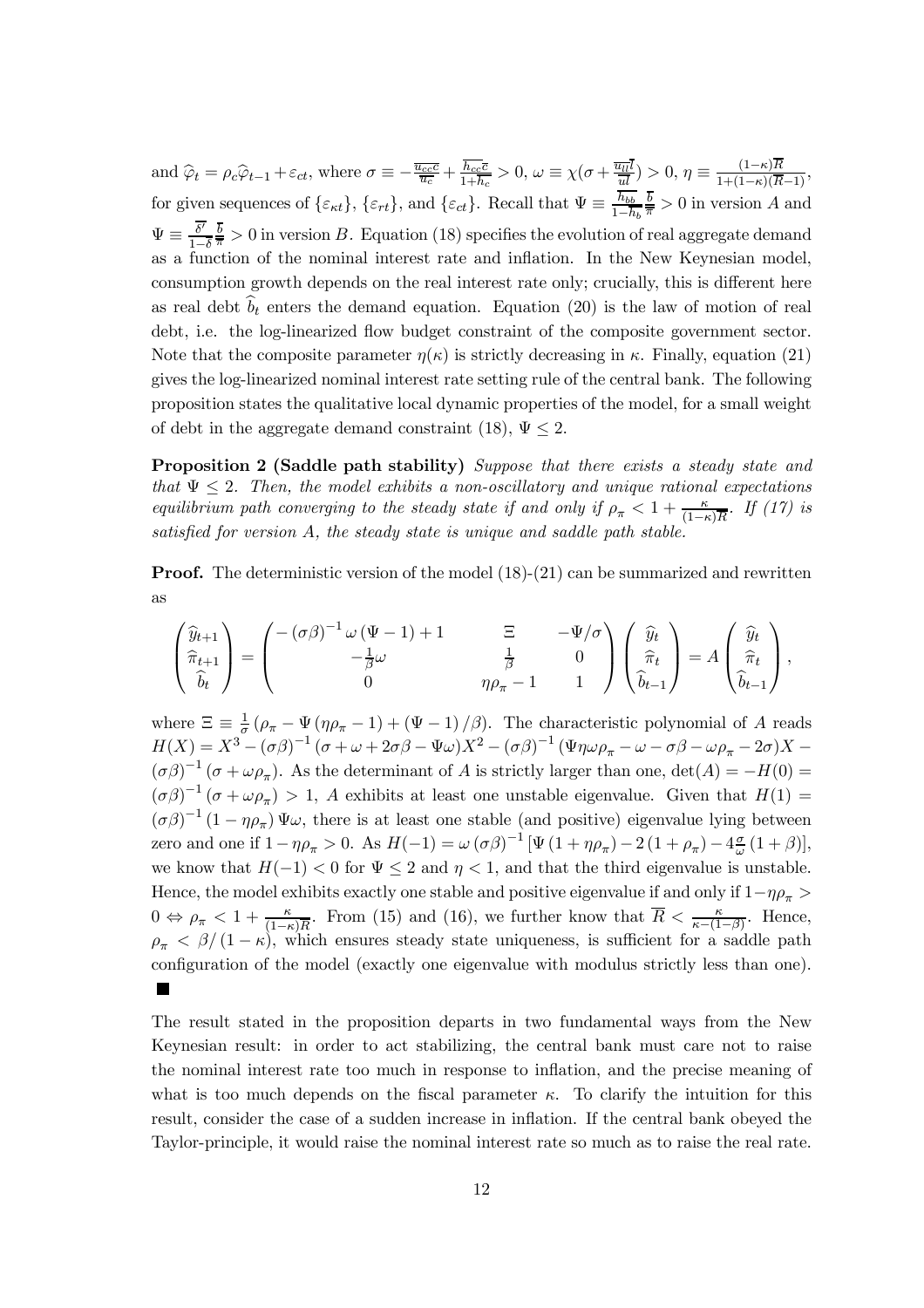While this tends to reduce consumption, and thus tends to counteract the possibility of self-fulfilling (inflation) expectations, this is only a partial effect in the present model. The second effect here is that a higher real rate would let the burden of public debt weigh more heavily on the fiscal budget, such that the government would have to finance additional interest payments on existing debt. If  $\kappa < 1$ , not all of this additional expenditure is financed through taxation, but a fraction is covered by issuance of new debt. Since these add to existing debt holdings, they trigger the intertemporal substitution effect of real debt: a higher stock of debt reduces the marginal return from transaction services such that optimality requires that consumption is ceteris paribus shifted to the present. Thus, for  $\kappa$  < 1 there is a stabilizing and a destabilizing partial effect of real interest rate increases, and the strength of the latter depends on the composition of government finance. There is an interesting special case that is defined by  $\kappa = 1$ , in which case the budget is balanced such that government debt is constant in nominal terms. The model's properties for  $\kappa = 1$ , which can immediately be derived from proposition 1 and 2, are summarized in the following corollary.

Corollary 1 (Balanced Budget) If the government budget is balanced in the sense  $B_t = B_{t-1}$ , then the steady state is unique, saddle path stable, and satisfies  $\overline{\pi} = 1$ .

What is remarkable of the balanced budget case is that it renders the equilibrium determinate without any restrictions on the monetary policy rule.<sup>10</sup> In other words, budget balance eliminates the interaction between fiscal and monetary policy with respect to ensuring macroeconomic stability in that it makes monetary policy reactiveness irrelevant in this respect. To see why, note from (20) that with  $\kappa = 1 \Rightarrow \eta = 0$  the evolution of real government liabilities is driven by inflation alone: as a balanced budget implies that nominal debt is constant, any surge in inflation reduces its real value. Hence, higher than normal inflation automatically reduces real debt, increases (by  $h_{bb} < 0$ ) the return from transaction services, induces postponement of consumption to the future, and, therefore, rules out inflation expectations to become self-fulfilling. This stabilizing intertemporal substitution effect on demand overturns any countervailing influence of real interest rate changes. However, this mechanism ensures saddle path stability only in the case of a fully balanced budget. In any other case, interest rate adjustments of the central bank are relevant. The smaller is the degree of tax financing of the fiscal budget, the less aggressive must nominal interest rate increases in response to inflation be in order not to threaten (saddle path) stability. Interestingly, one novel result of the present model is that it is always a safe job for the central bank to do nothing at all by pegging the nominal interest rate to an arbitrary constant.<sup>11</sup>

 $10$ This finding closely relates to Canzoneri and Diba's (2003) result that the price level is determined under an interest rate peg when bonds provide transaction services.

 $11$ <sup>I</sup>It should be noted that for a non-Ricardian fiscal policy, the result from the New Keynesian model carries over. A non-Ricardian regime can be represented by a fiscal policy that gives no feedback from debt to taxes ( $\kappa = 0$ ). Thus, any increase in debt requires more borrowing, eventually leading to an explosive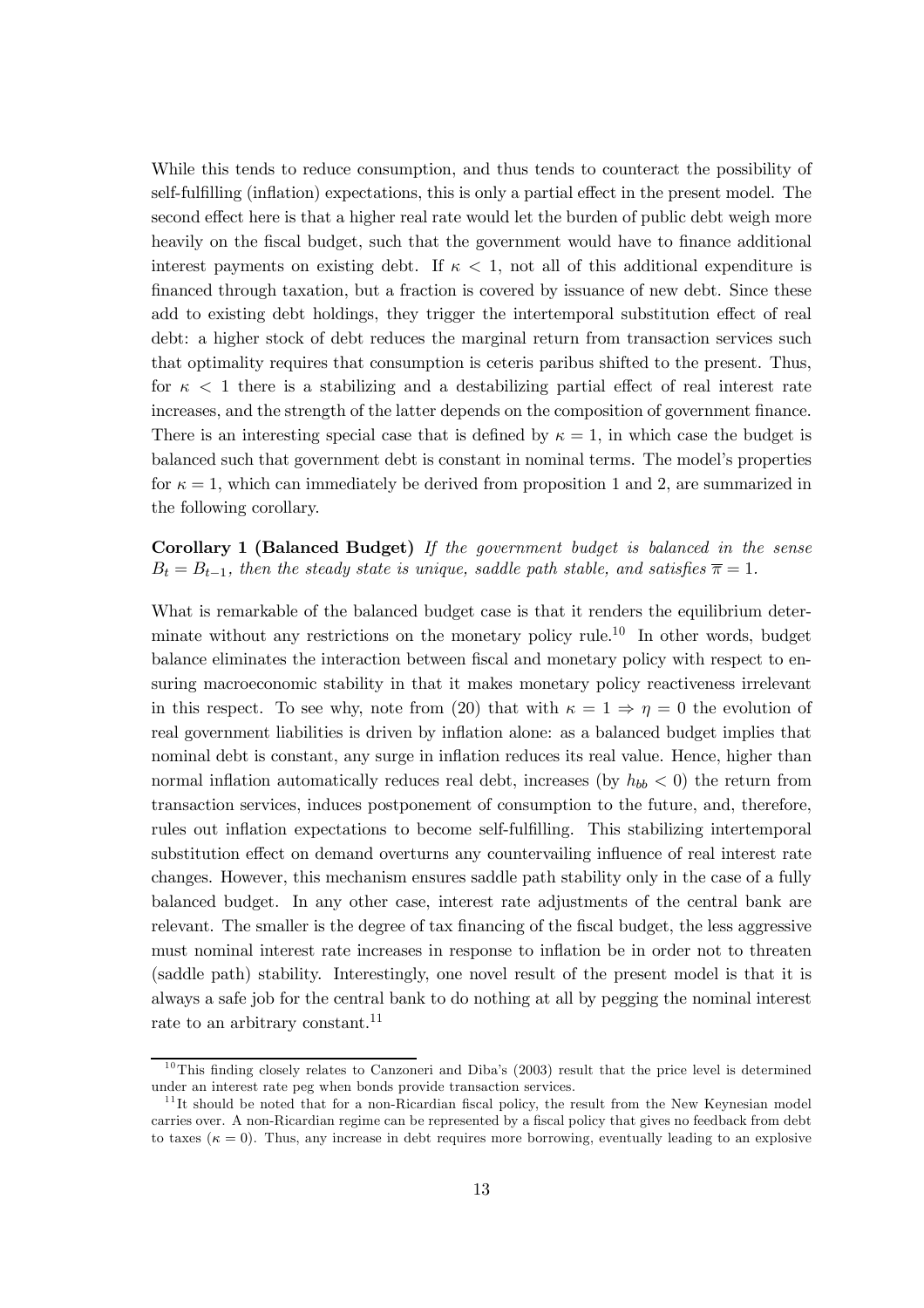#### 3.3 Impulse responses

In this subsection we aim at revealing the impact of shocks on the endogenous variables  $\widehat{b}_t$ ,  $\hat{\pi}_t$ , and  $\hat{y}_t$ . It is assumed that (17) is satisfied, implying that the fundamental solution with the state variables  $\hat{b}_{t-1}$ ,  $\varepsilon_{rt}$ ,  $\varepsilon_{kt}$ , and  $\hat{\varphi}_t$  is the unique solution of the model. The model is analytically solved applying the method of undetermined coefficients. Let  $\delta_{xs}$  be the solution coefficient describing the impact of state variable  $s$  on the endogenous variable  $x$ . The following proposition summarizes the qualitative properties of the coefficients given  $(17).$ 

**Proposition 3 (Impulse responses)** Suppose that  $\Psi < 1$  and (17) is satisfied. Then

1.  $\partial \widehat{b}_t/\partial \varepsilon_{\kappa t} = \delta_{b\kappa} < 0, \, \partial \widehat{\pi}_t/\partial \varepsilon_{\kappa t} = \delta_{\pi \kappa} < 0, \text{ and if } \rho_{\pi} < \widetilde{\rho_{\pi}} : \partial \widehat{y}_t/\partial \varepsilon_{\kappa t} = \delta_{y \kappa} < 0,$ 

2. 
$$
\partial \hat{b}_t / \partial \varepsilon_{rt} = \delta_{br} > 0
$$
, and if  $\eta < \tilde{\eta}$ :  $\partial \hat{\pi}_t / \partial \varepsilon_{rt} = \delta_{\pi r} < 0$  and  $\partial \hat{y}_t / \partial \varepsilon_{rt} = \delta_{yr} < 0$ ,

3.  $\partial \widehat{\theta}_t / \partial \widehat{\varphi}_t = \delta_{bc} < 0$ ,  $\partial \widehat{\pi}_t / \partial \widehat{\varphi}_t = \delta_{\pi c} > 0$  and  $\partial \widehat{y}_t / \partial \widehat{\varphi}_t = \delta_{wc} < 0$ ,

and  $\partial b_t / \partial b_{t-1} = \delta_b \in (0, 1), \ \partial \hat{\pi}_t / \partial b_{t-1} = \delta_{\pi b} > 0, \text{ and } \ \partial \hat{y}_t / \partial b_{t-1} = \delta_{yb} > 0, \text{ where}$  $\widetilde{\rho_{\pi}} \equiv (1 - \Psi)/\beta > 0$  and  $\widetilde{\eta} \equiv (\Psi + \rho_{\pi} + (1 - \delta_b) [\frac{\sigma}{\omega} (1 + \beta - \beta \delta_b) + 1 - \Psi])^{-1} > 0.$ 

# Proof. See appendix 5.1.

Proposition 3 shows that the model behaves in an intuitive way. In response to a temporary rise in taxes ( $\varepsilon_{\kappa t} > 0$ ), public debt and, by the intertemporal substitution effect of debt, inflation declines (see part 1.). As the central bank reacts to the latter by lowering the nominal interest rate, the output response crucially depends on monetary policy reactiveness. If the central bank is not too aggressive, for which  $\rho_{\pi} < \widetilde{\rho_{\pi}}$  is sufficient, the expansionary impact of the decline in the nominal interest rate is dominated by the contractionary effect of a lower debt, such that output decreases.

A contractionary monetary policy shock ( $\varepsilon_{rt} > 0$ ), raises the interest rate burden on outstanding debt, which leads to a future rise in debt. The response of output and inflation is generally ambiguous (see part 2.). The reason is that if a sufficiently large portion of government expenditures are tax financed  $(\eta < \tilde{\eta})$ , then inflation and output decline in response to a monetary contraction. Otherwise, with heavy deficit finance the implied large rise in public debt can cause an increase in inflation and output due the positive intertemporal substitution effect of debt on private consumption. Finally, part 3 of the proposition states that a cost push shock leads to a decline in output and a rise in inflation, while the latter causes a reduction in real public debt.

Summing up, for monetary and fiscal policy feedback rules which do not feature extreme parameter values, in the sense that  $\rho_{\pi}$  is not too high and  $\kappa$  is not too low, the model's predictions about responses to interest rate and tax shocks qualitatively accord to the empirical (VAR) evidence provided by Christiano et al. (1999) for federal funds rate shocks and by Mountford and Uhlig (2002) for tax cut shocks.

path of government liabilities. This scenario can be avoided if the central bank does not allow the real interest rate to rise in response to inflation  $(\rho_{\pi} < 1)$ .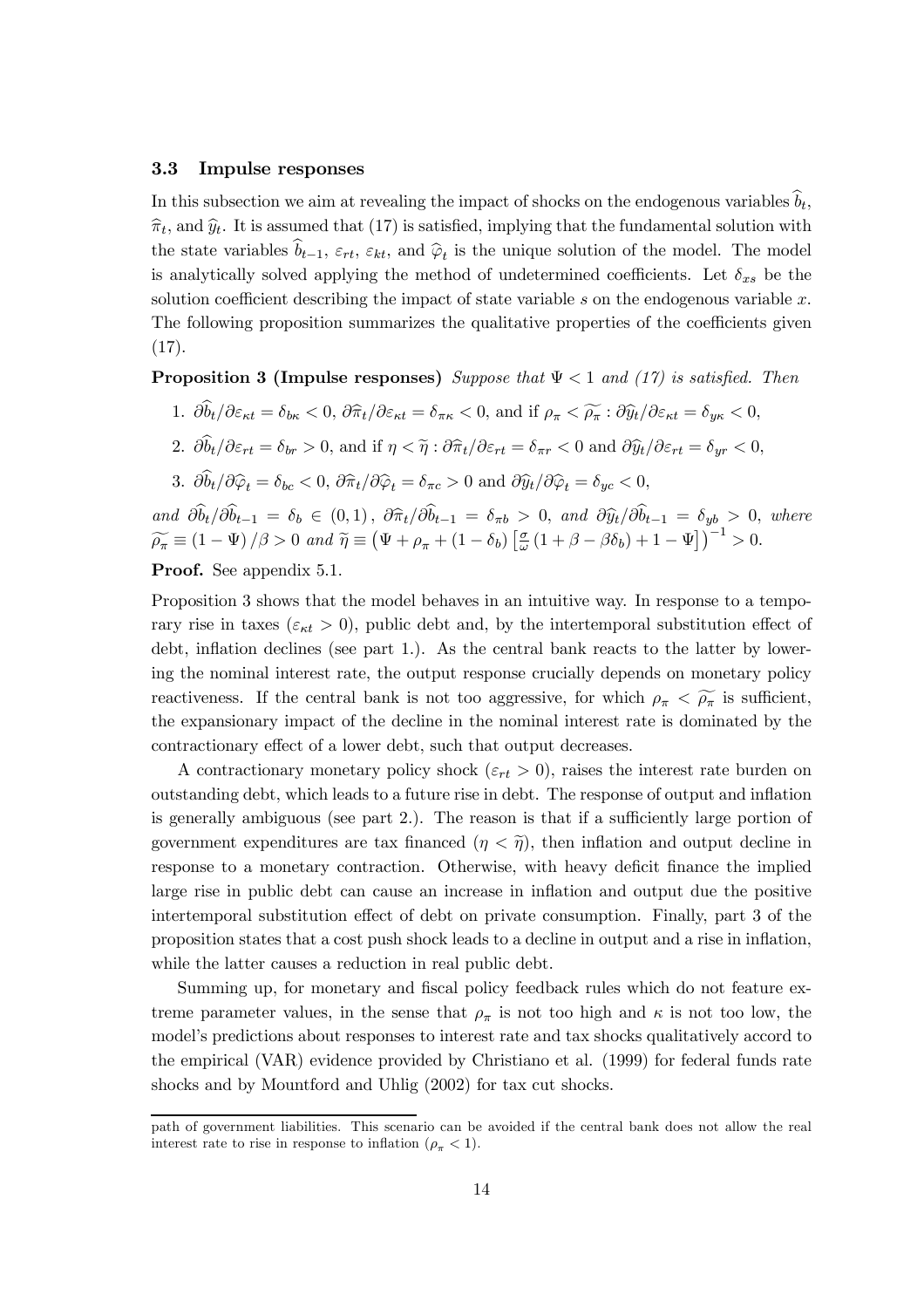

Figure 1: Output and inflation variances

#### 3.4 Output and inflation variances

In this subsection, the impact of public debt non-neutrality and of fiscal and monetary policies on the variances of output and inflation under autocorrelated cost push shocks is studied. The purpose is to investigate whether there are any new policy trade-offs emerging when government debt influences aggregate demand.

Using the coefficients of the model's solution derived above to find the impulse response functions (see the proof to proposition 3 for the exact definitions), the variances of the model's endogenous variables output  $(var<sub>u</sub>)$ , inflation  $(var<sub>\pi</sub>)$  and government debt  $(var_b)$  can easily be expressed in relation to the exogenous variance of the cost push shock,  $var_\varphi = (1 - \rho_c^2)^{-1} var_{\varepsilon_c}$ , where  $var_{\varepsilon_c}$  is the variance of the white noise innovation to the shock. The resulting expressions are  $var_b/var_\varphi = (1 - \delta_b^2)^{-1} \delta_{bc}^2$ ,  $var_{\pi}/var_{\varphi} = \left(\delta_{bc}^2 \delta_{\pi b}^2\right) / \left(1 - \delta_b^2\right) + \delta_{\pi c}^2$ , and  $var_y/var_{\varphi} = \left(\delta_{bc}^2 \delta_{yb}^2\right) / \left(1 - \delta_b^2\right) + \delta_{yc}^2$ . For convenience, we present the results in graphical form relying on numerical simulations of the model under a set of deep parameters in accordance with values often found in the literature, intended to roughly match their empirical counterparts. In particular, we set  $\sigma = \vartheta = 2, \beta = 0.99, \overline{R} = 1.01, \phi = 0.8, \text{ and } \rho_c = 0.9$  (the autocorrelation of the cost push shock process), and simulate the model for various values of the policy parameters.

Figure 1 shows  $var_y/var_\varphi$  (first row) and  $var_\pi/var_\varphi$  (second row), each for various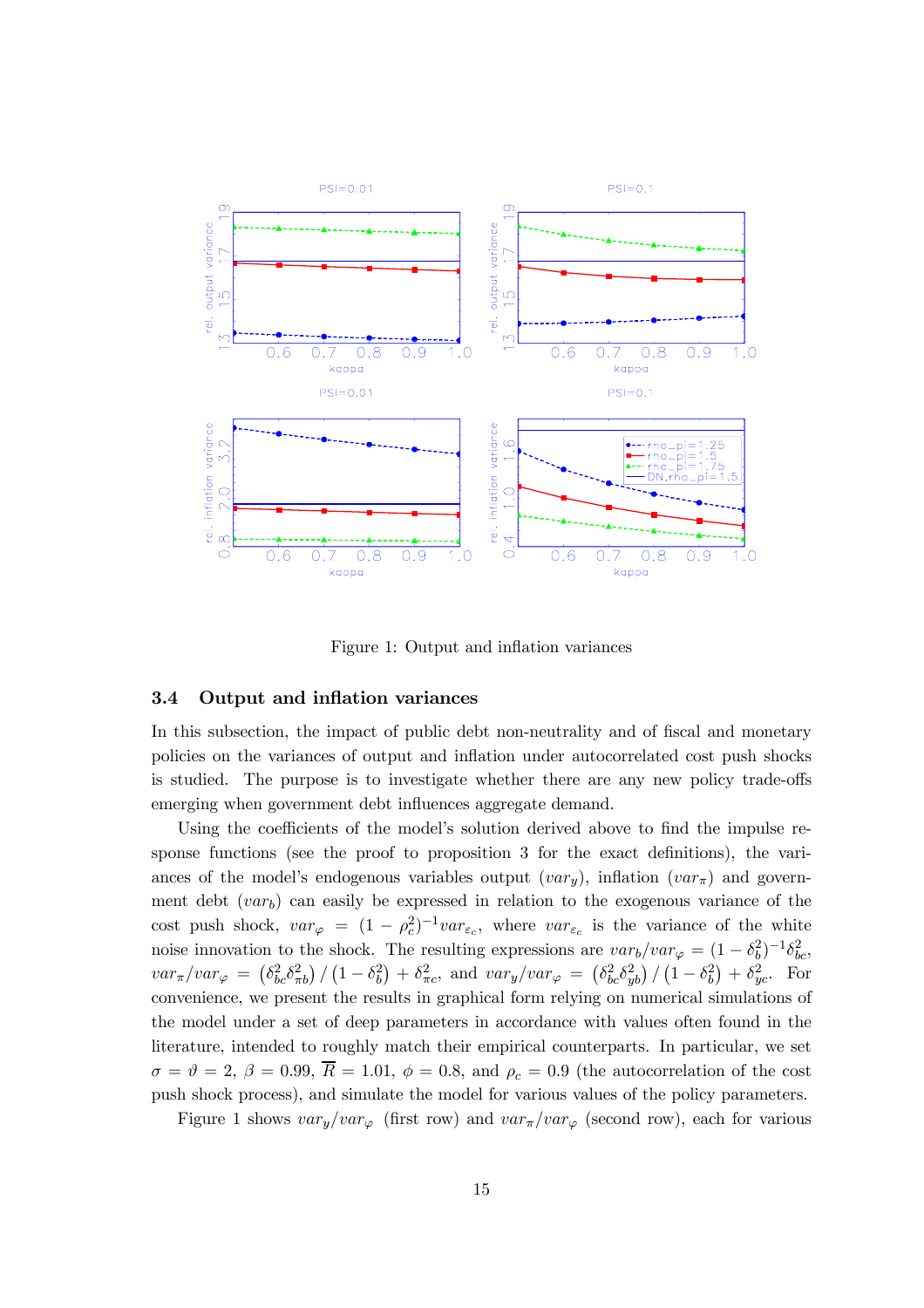values of the fiscal feedback parameter  $\kappa$  and the inflation elasticity  $\rho_{\pi}$  of the nominal interest rate on government bonds. The first column is for  $\Psi = 0.01$  and the second for  $\Psi = 0.1$ ; thus, the first column is intended to show the case of a low impact of government debt on aggregate demand, and the second a higher one. To facilitate comparisons with the previous literature, we further show the special case where public debt is neutral, i.e.  $\Psi = 0$ , for reference in figure 1. This case is labelled DN (for debt neutral) in the figure; it corresponds to the prototype New Keynesian model of Clarida et al. (1999). Their model can be summarized by (21),  $\sigma \hat{y}_t = \sigma E_t \hat{y}_{t+1} - \rho_\pi \hat{R}_t + E_t \hat{\pi}_{t+1}$ , and  $\hat{\pi}_t = \beta E_t \hat{\pi}_{t+1} + \omega \hat{y}_t + \hat{\varphi}_t$ . Given that public debt is irrelevant in their model, the fundamental solution exhibits no endogenous state and is characterized by the following coefficients on cost push shocks:  $\widetilde{\delta}_{yc} = -\frac{\rho_{\pi}-\rho_c}{\omega(\rho_{\pi}-\rho_c)+(1-\beta\rho_c)(1-\rho_c)\sigma}$  and  $\widetilde{\delta}_{\pi c} = \frac{\sigma(1-\rho_c)}{\omega(\rho_{\pi}-\rho_c)+(1-\beta\rho_c)(1-\rho_c)\sigma}$ . The relative variances, which are given by  $\tilde{\delta}_{yc}^2$  and  $\tilde{\delta}_{\pi c}^2$ , are displayed for  $\rho_{\pi} = 1.5$  by the solid lines in figure 1.

The figure shows that for a given monetary policy stance, in this case for the example value  $\rho_{\pi} = 1.5$ , the variances of both output and inflation are generally lower for  $\Psi > 0$ than in the DN case (compare the solid lines marked with squares). Thus, the role that government debt has in the determination of aggregate demand in our model appears to be stabilizing in itself. The reason is that if a cost push shock hits the economy, output declines while inflation rises. As has been shown above, the inflation increase reduces the real value of public debt (despite the positive partial effect from a higher real interest rate). The debt reduction exerts a negative intertemporal substitution effect on consumption, such that the output decline is exacerbated, but the inflation increase is mitigated. In equilibrium, the inflation dampening effect is strong enough to limit the real interest rate increase (which is inevitable with active monetary policy) so much that, in the end, the output variance is even lower than in the DN case.

The variances obviously depend on the monetary policy stance parameterized through  $\rho_{\pi}$ . Not surprisingly, higher  $\rho_{\pi}$  values reduce the inflation variance and raise the output variance; this effect is already well known from the DN case. A comparison of the columns of figure 1 shows that the effects attributable to the non-neutrality of debt are stronger when the intertemporal substitution effect of debt is quantitatively more pronounced (i.e. with higher  $\Psi$ ).

Further, figure 1 shows that the inflation variance is always declining in the tax financing share  $\kappa$ , while the output variance is ambiguously linked to  $\kappa$ . In fact, the inflation variance reaches a minimum in the balanced budget case  $\kappa = 1$ . The reason is that with a nominally balanced budget the negative influence of inflation on the real value of debt is strongest, and the mechanism described above is maximal. The effects on the output variance are ambiguous, since debt reduction on the one hand reduces output partially, but the resulting inflation decrease makes room for lower real interest rates. Given an aggressive monetary policy (high  $\rho_{\pi}$ ), however, there is no trade-off involved in fiscal policy: both the output and inflation variance decrease in  $\kappa$  and are minimized by a balanced budget policy  $(\kappa = 1)$ .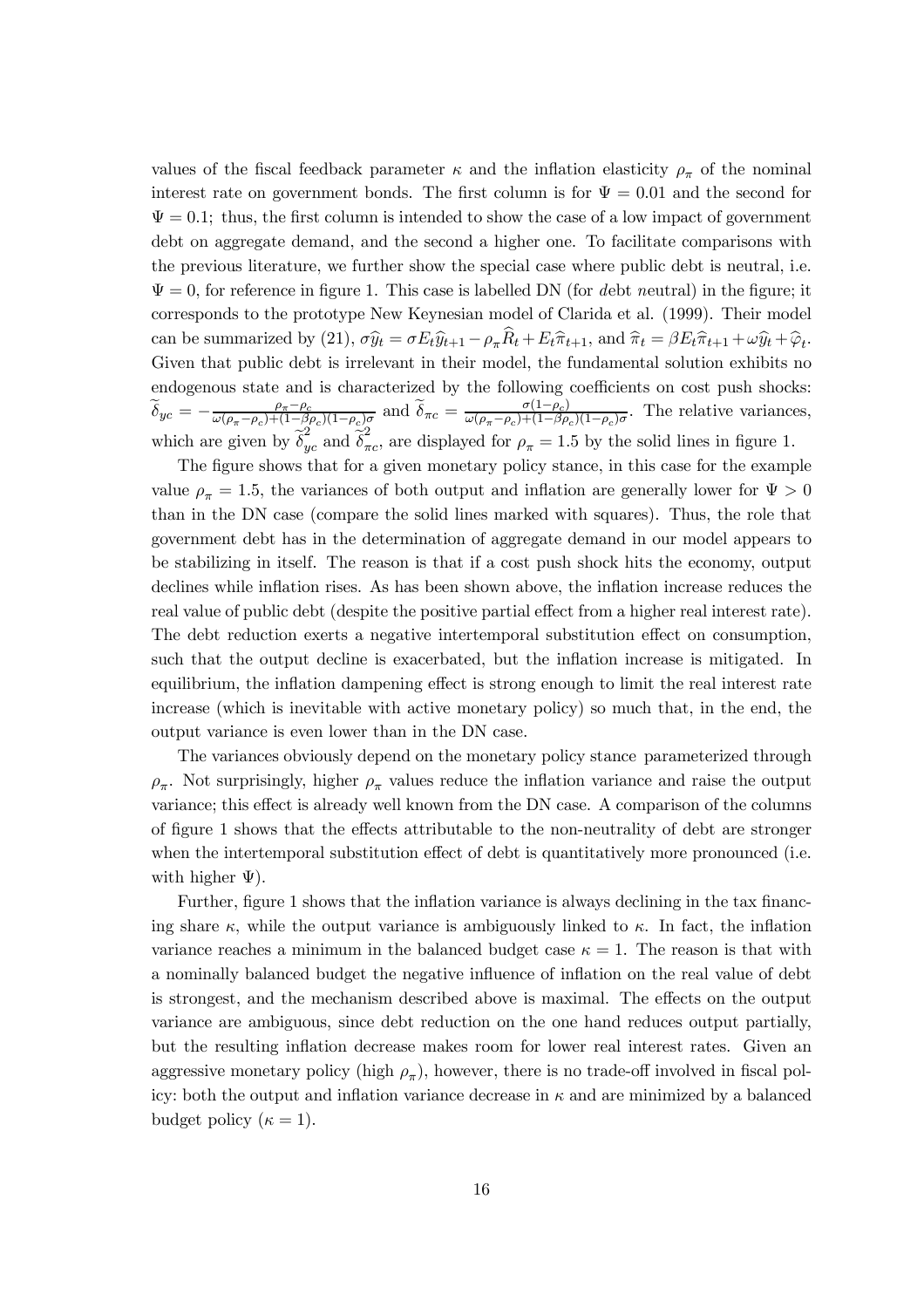

Figure 2: Output and inflation variances under the alternative fiscal rule

The above discussion has stressed that the model's essential properties depend on the link between inflation and government debt. Through the assumed fiscal rule, this link has been negative and decreasing in  $\kappa$  in the simulations shown in figure 1 above. Below, figure 2 aims at revealing the generality of the results for an ad-hoc fiscal rule that is not formulated as a tax reaction function, but postulated directly as a reduced form specification of real government debt of the form

$$
\widehat{b}_t = \rho_b \widehat{b}_{t-1} + \zeta \widehat{\pi}_t, \quad \text{with } \rho_b \in (0, 1). \tag{22}
$$

Here, government debt is simply an autoregressive process driven by inflation with the parameter  $\zeta$ . Figure 2 shows relative output and inflation variances (organized in the same way as above in figure 1) as a function of  $\zeta$  when government debt is determined through (22). Here,  $\rho_b$  is set to 0.9 and the policy responses to inflation are varied for  $\rho_{\pi} \geq 1.5$  and for  $\zeta \leq 1$ , which is sufficient to ensure saddle path stability (see appendix 5.2).

Obviously, the message of figure 1 carries over to the setup used in figure 2, namely that an absolutely large negative link between inflation and real government debt generally acts stabilizing (the caveat with respect to the output variance in certain cases made above in the discussion of figure 1 also applies to figure 2). Figure 2 also shows that for a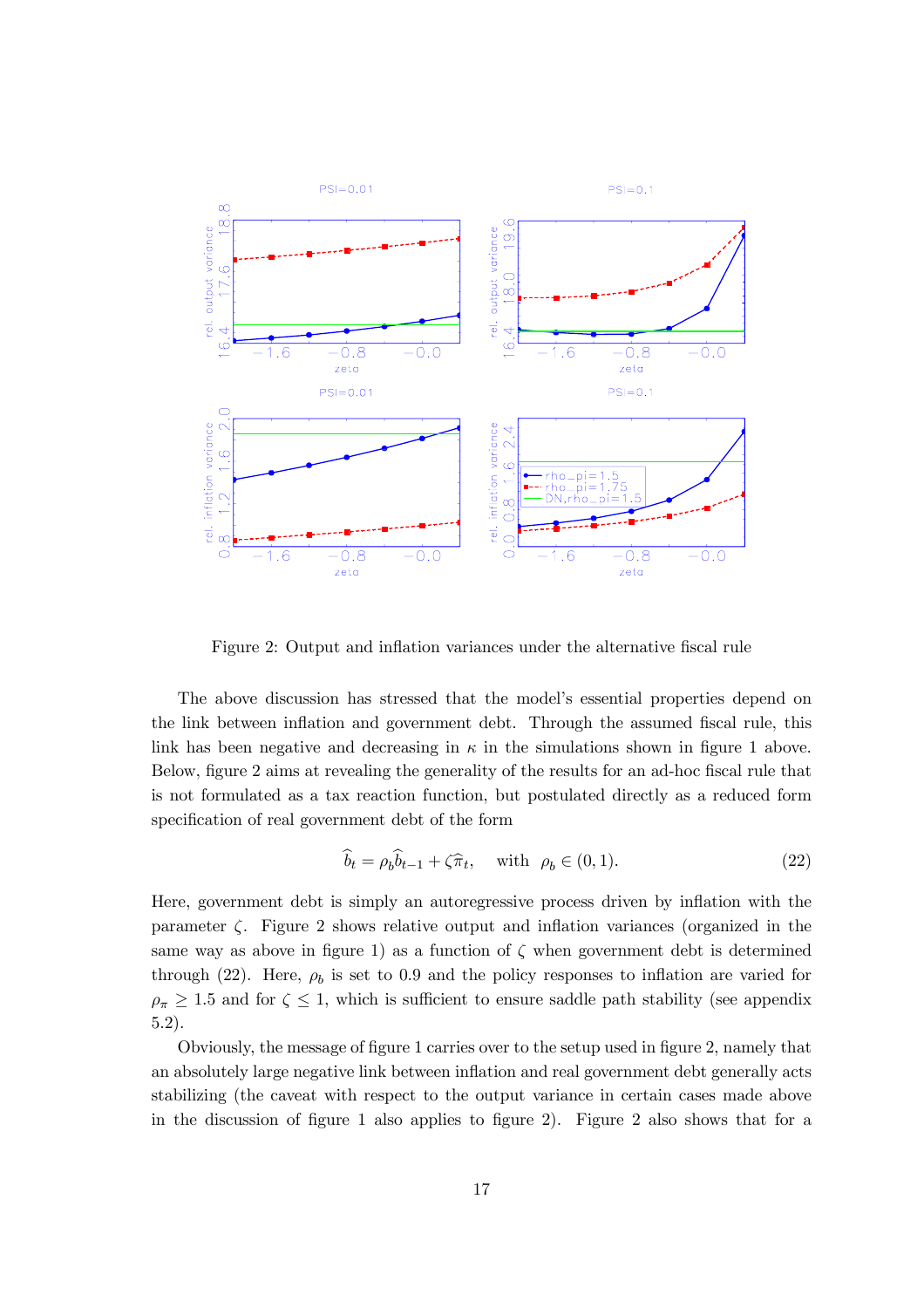positive influence of inflation on debt  $(\zeta > 0)$ , the variances are actually larger than in the corresponding DN case. Thus, summing up, if government debt matters for the determination of aggregate demand, and if monetary policy is aggressive on inflation, the most stabilizing fiscal policy appears to be the one that establishes the strongest negative influence of inflation on real government debt.

# 4 Conclusion

In this paper, we developed a sticky price model where public debt is non-neutral, by allowing the rate of return on government bonds to depend on its outstanding stock. We provide two means of modelling this mechanism: transaction services of bonds and partial debt repayment. A rise public debt leads in both cases to a decline in the rate of return on bonds for a given nominal interest rate, which is set by the central bank according to a simple feedback rule. As a consequence, households' are willing to reduce savings in favor of current consumption, such that public debt exerts a temporary expansion due to intertemporal substitution of consumption. While debt policy has no impact on real output in the long run, it does affect inflation, as stationarity of public debt requires steady state inflation to increase with ratio of debt to tax financing. It is further shown that uniqueness and saddle path stability of the steady state can be ensured through an interest rate rule by which the nominal interest rate on government bonds does not increase too strongly in response to changes in inflation, while the respective threshold increases with the degree to which government expenditures are tax financed. Thus, for example a balanced budget or an interest rate peg ensure steady state uniqueness and saddle path stability.

Regarding the responses to aggregate shocks, it is shown that the model's predictions with respect to responses to interest rate and tax cut shocks qualitatively accord to empirical findings, as long as interest rates and taxes are not set highly reactive to the state. Cost push shocks are further shown to increase inflation and to decrease output and public debt. Monetary policy faces the usual trade-off between stabilization of inflation versus output fluctuations under cost push shocks. By raising the share of tax financing the fiscal authority can, due to the aforementioned feedback from debt to aggregate demand, also stabilize the inflation variance and — under an aggressive anti-inflationary monetary policy regime — even the output variance. For the applied parametrization, we finally found that the both variances never exceed the variances of a corresponding model without a debt feedback mechanism, which accords to a standard New Keynesian model.

## 5 Appendix

## 5.1 Proof of proposition 3

To derive qualitative properties of the impulse response of the endogenous variables  $X_t =$  $(\hat{b}_t, \hat{\pi}_t, \hat{y}_t)$  to policy and cost push shocks, we apply the fundamental solution of the model which features the state variables  $S_t = (b_{t-1}, \varepsilon_{rt}, \varepsilon_{kt}, \hat{\varphi}_t)'$ . In what follows we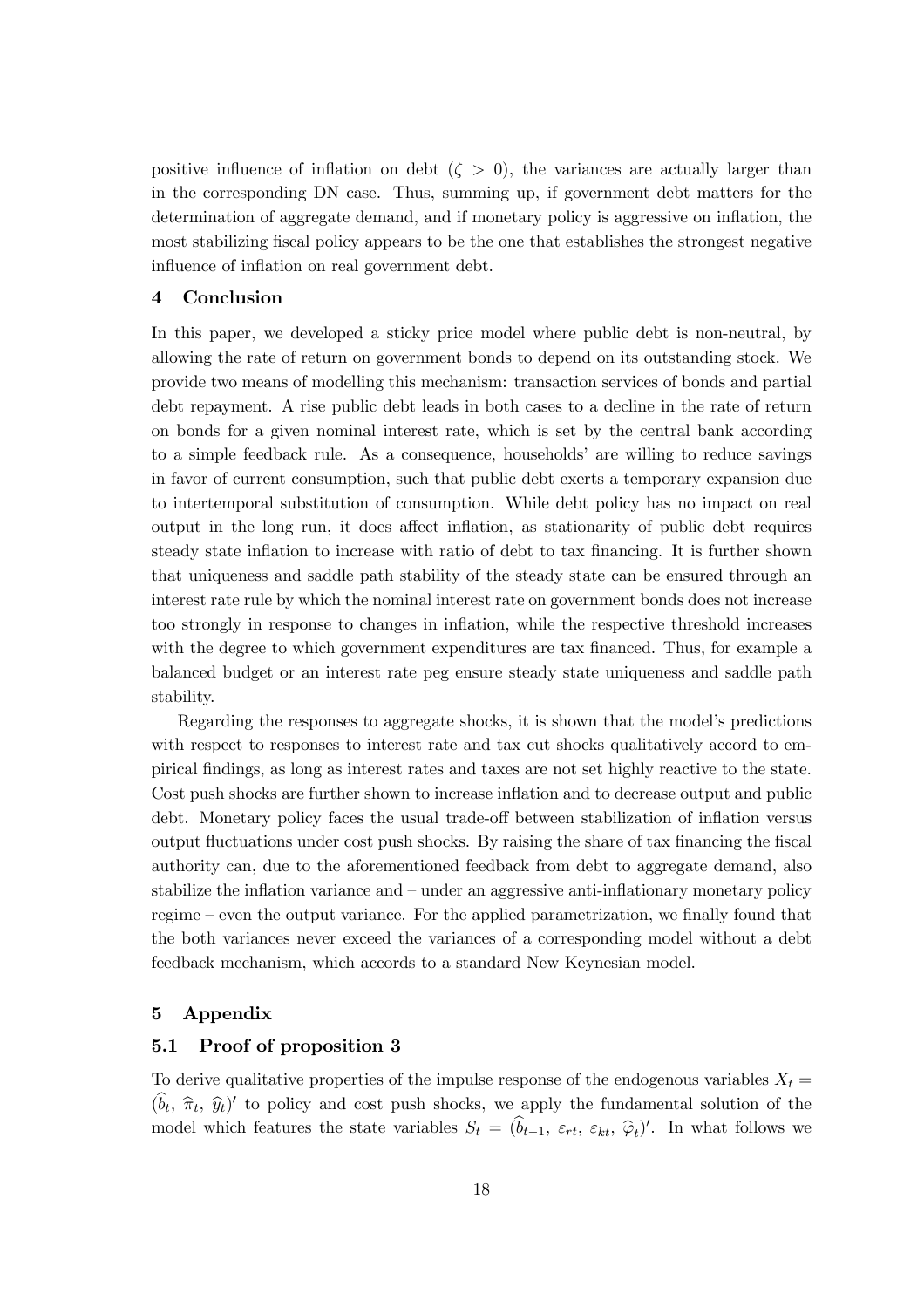assume that (17) is satisfied, such that the fundamental solution is the unique solution to (18)-(21). The model is then solved applying the method of undetermined coefficients for the elements of  $\Delta$  defined by

$$
X_t = \begin{pmatrix} \delta_b & \delta_{br} & \delta_{bk} & \delta_{bc} \\ \delta_{\pi b} & \delta_{\pi r} & \delta_{\pi k} & \delta_{\pi c} \\ \delta_{yb} & \delta_{yr} & \delta_{\pi k} & \delta_{\pi c} \end{pmatrix} \cdot S_t = \Delta \cdot S_t,
$$

Given that (17) is assumed to be satisfied, we already know from proposition 2 that  $\delta_b \in (0,1)$ . Hence, we aim at deriving the solutions for the remaining elements of  $\Delta$  as functions of  $\delta_b$ . The two other coefficients describing the structural part of the solution are given by

$$
\delta_{\pi b} = \frac{1 - \delta_b}{1 - \eta \rho_{\pi}} > 0, \qquad \delta_{yb} = \frac{1 - \beta \delta_b}{\omega} \frac{1 - \delta_b}{1 - \eta \rho_{\pi}} > 0,
$$

which are unambiguously positive as (17) ensures  $\eta \rho_{\pi} < 1$  (see proof of proposition 2). The coefficients governing the impact responses to the fiscal policy shocks  $(\varepsilon_{kt})$  are

$$
\delta_{bk} = -\frac{\rho_{\pi}\omega + \sigma}{(1 - \eta\rho_{\pi})\Gamma + \rho_{\pi}\omega + \sigma} \in (-1, 0), \qquad \delta_{\pi k} = -\frac{\Gamma}{(1 - \eta\rho_{\pi})\Gamma + \rho_{\pi}\omega + \sigma} < 0,
$$
  

$$
\delta_{yk} = -\frac{\Psi + \delta_{\pi b}(1 - \Psi - \rho_{\pi}\beta) + \delta_{yb}\sigma}{(1 - \eta\rho_{\pi})\Gamma + \rho_{\pi}\omega + \sigma},
$$

where  $\Gamma \equiv \omega(\Psi + \delta_{\psi} \sigma) + \delta_{\pi b} [\omega(1 - \Psi) + \beta \sigma] > 0$ . Inspecting the solution for  $\delta_{\psi k}$ , immediately reveals that  $\rho_{\pi} < (1 - \Psi)/\beta$  is sufficient for  $\delta_{yk} < 0$ . The coefficients on the monetary policy shock  $(\varepsilon_{rt})$ , are given by

$$
\delta_{br} = \frac{\omega (1 - \eta \rho_{\pi}) + (\rho_{\pi} \omega + \sigma) \eta}{(1 - \eta \rho_{\pi}) \Gamma + \rho_{\pi} \omega + \sigma} > 0, \qquad \delta_{\pi r} = -\frac{\omega - \eta \Gamma}{(1 - \eta \rho_{\pi}) \Gamma + \rho_{\pi} \omega + \sigma},
$$

$$
\delta_{yr} = -\frac{1}{\Gamma} \frac{(\omega - \eta \Gamma) [\delta_{\pi b} (1 - \Psi) + \Psi + \delta_{yb} \sigma] + \beta \delta_{\pi b} (\Gamma + \sigma)}{(1 - \eta \rho_{\pi}) \Gamma + \rho_{\pi} \omega + \sigma},
$$

Thus, a low value for  $\eta$  (high  $\kappa$ ) satisfying  $\eta < \widetilde{\eta}$ , where  $\widetilde{\eta} \equiv (\Psi + \rho_{\pi} + (1 - \delta_b) \left[ \frac{\sigma}{\omega} (1 + \beta - \beta \delta_b) + \frac{\sigma}{\omega} (1 + \beta \delta_b) \right]$  $(1 - \Psi$ ]<sup>-1</sup> > 0, is sufficient to ensure  $ω - η\Gamma > 0$  ⇔  $δ_{πr} < 0$  and also guarantees  $δ_{yr} < 0$ . Finally, the coefficients on the cost push shocks  $(\hat{\varphi}_t)$  are given by

$$
\delta_{bc} = -\frac{(1 - \eta \rho_{\pi})(1 - \rho_c)\sigma}{\Theta} < 0, \qquad \delta_{\pi c} = \frac{(1 - \rho_c)\sigma}{\Theta} > 0,
$$
  

$$
\delta_{yc} = -\frac{\omega(\rho_{\pi}(1 - \eta\Psi) + 1 - (\delta_b + \rho_c)(1 - \Psi)) + \sigma(1 - \delta_b)(1 - \beta\delta_b)}{\omega\Theta} < 0,
$$

where  $\Theta \equiv -\omega[(\delta_b+\rho_c)(1-\Psi)+\rho_{\pi}(\eta\Psi-1)-1]+\sigma[(1-\beta\rho_c)(2-\delta_b-\rho_c)+\beta(1-\delta_b)^2]>0,$ given that  $1 < \rho_{\pi} < 1/\eta$  and  $\Psi < 2$ . These properties of the solution coefficients are summarized in proposition.  $\blacksquare$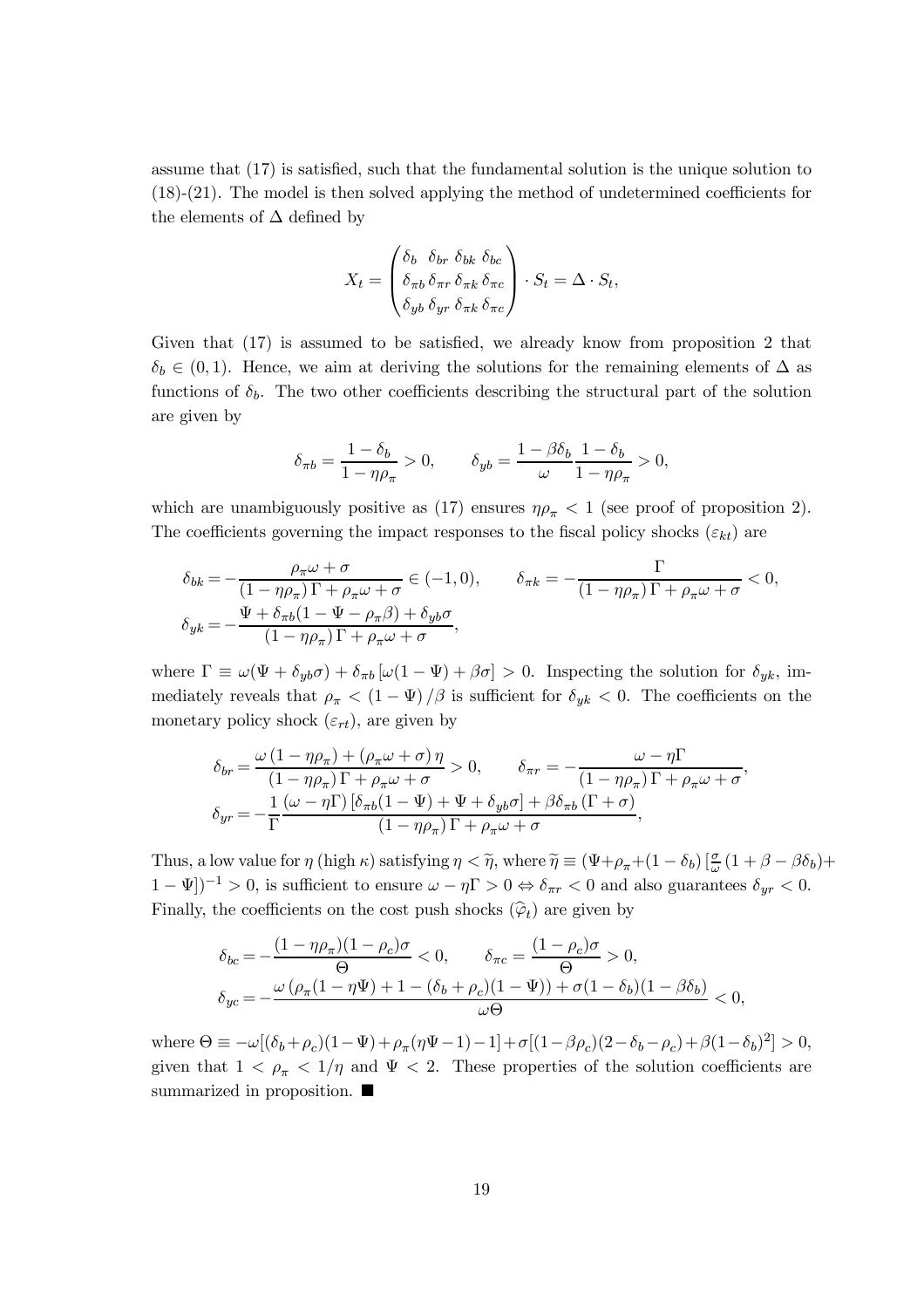#### 5.2 Saddle path stability for an alternative fiscal rule

When the fiscal policy rule  $(20)$  is replaced by  $(22)$ , the requirements for saddle path stability change in the following way.

**Proposition 4** Suppose that  $\Psi \leq 1$  and that fiscal policy satisfies (22), with  $\rho_b \in (0,1)$ and  $\zeta \leq 1$ . Then, the following conditions are sufficient for a non-oscillatory and saddle stable equilibrium path

$$
\rho_b > \frac{\beta}{\frac{\omega}{\sigma}\rho_{\pi} + 1}
$$
 and  $\rho_{\pi} > (1 - \Psi) + \frac{\Psi\zeta}{1 - \rho_b}$ 

.

**Proof.** The characteristic polynomial of the model under  $(22)$ , which is given by

$$
G(X) = X^3 + \frac{1}{\sigma \beta} \left( -\sigma \rho_b - \omega \rho_\pi \rho_b \right) + \frac{X^2}{\sigma \beta} \left( \Psi \omega - \omega - \sigma \beta - \sigma - \sigma \beta \rho_b \right) + \frac{X}{\sigma \beta} \left( \sigma + \omega \rho_\pi + \sigma \rho_b + \omega \rho_b - \Psi \omega \zeta + \sigma \beta \rho_b - \Psi \omega \rho_b \right).
$$

is characterized by  $G(0) = -\frac{\rho_b}{\sigma \beta} (\sigma + \omega \rho_{\pi})$  and  $G(1) = -\frac{1}{\beta \sigma} \omega (1 - \Psi - \rho_{\pi} + \Psi \zeta - \rho_b + \Psi \rho_b + \Psi \zeta)$  $\rho_{\pi}\rho_b$ ). Thus, for  $\rho_b > \beta \left(\frac{\omega}{\sigma}\rho_{\pi}+1\right)^{-1} \Leftrightarrow \det(\mathcal{A}) > 1$ , there is at least one unstable root. The existence of a stable and positive eigenvalue requires  $\rho_{\pi} > (1 - \Psi) + \Psi \zeta (1 - \rho_b)^{-1}$ . This condition further ensures  $G(-1) = \frac{1}{\sigma \beta} [-(1 + \rho_b) (\rho_{\pi} \omega + \omega (1 - \Psi) + 2\sigma (1 + \beta)) +$  $\Psi \omega \zeta$  < 0 for  $\zeta \leq 1$  and  $\Psi \leq 1$ , and that the last eigenvalue is also unstable.

#### 6 References

- Bansal, R., and W.J. Coleman II., 1996, A Monetary Explanation of the Equity Premium, Term Premium, and Risk-Free Rate Puzzle, Journal of Political Economy 104, 1135-1171.
- Barro, R.J., 1974, Are Government Bonds Net Wealth?, Journal of Political Economy 82, 1095-1118.
- Beetsma, R.M.W.J., and H. Jensen, 2002, Monetary and Fiscal Policy Interactions in a Micro-founded Model of a Monetary Union, Universities of Amsterdam and Copenhagen.
- Benigno, P., and M. Woodford, 2003, Optimal Monetary and Fiscal Policy: A Linear-Quadratic Approach, in: M. Gertler and K. Rogoff, eds., NBER Macroeconomics Annual 2003.
- Benhabib, J., Schmitt-Grohe, S., and M. Uribe, 2001, Monetary Policy and Multiple Equilibria, American Economic Review 91, 167-185.
- Blanchard, O.J., 1985, Debt, Deficits, and Finite Horizons, Journal of Political Economy 93, 23-247.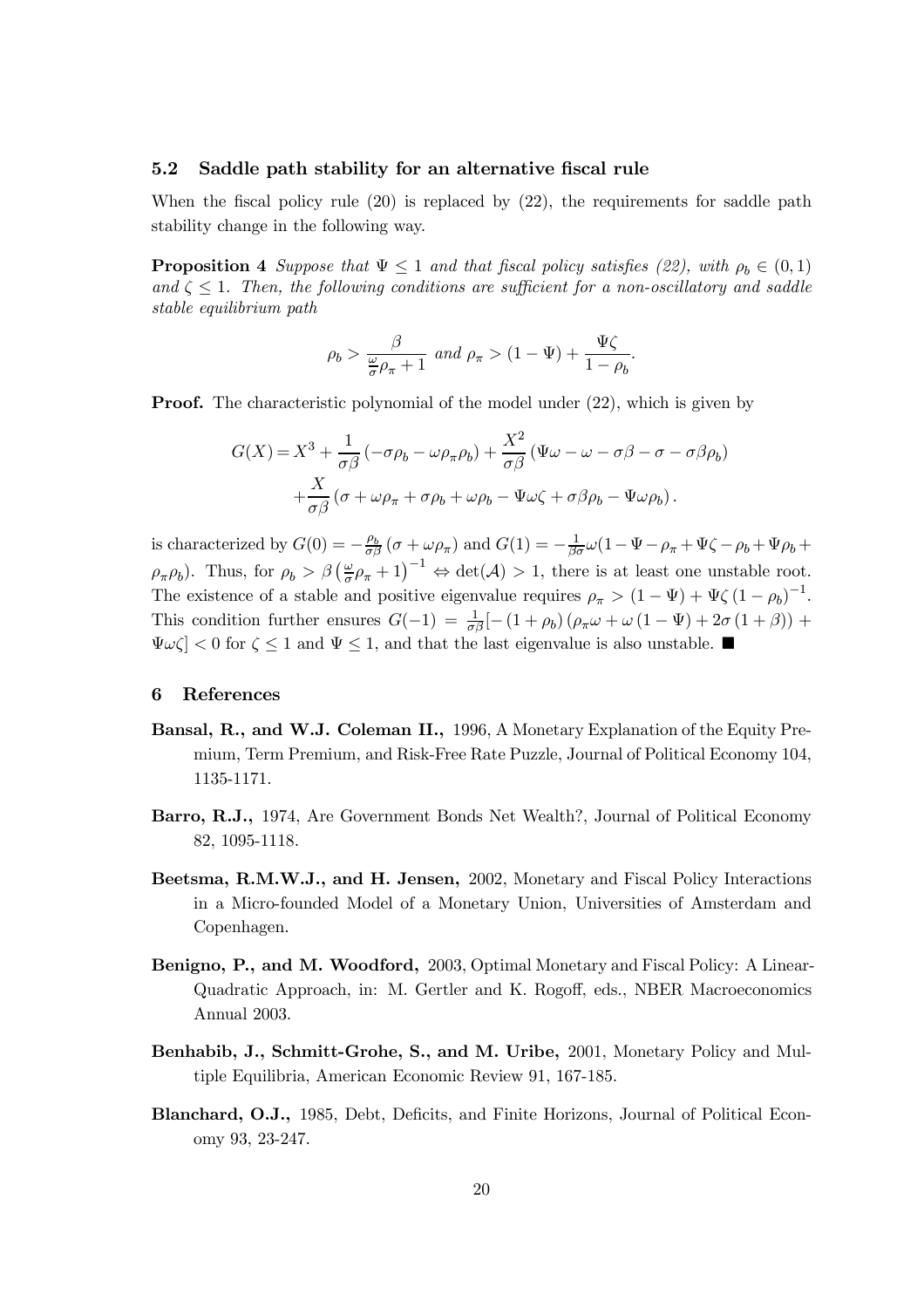- Calvo, G., 1983, Staggered Prices in a Utility-Maximizing Framework, Journal of Monetary Economics 12, 383-398.
- Canzoneri, M.B., and B. Diba, 2003, Interest Rate Rules and Price Determinacy: The Role of Transactions Services of Bonds, unpublished manuscript, Georgetown University.
- Carlstrom C.T., and T.S. Fuerst, 2001, Timing and Real Indeterminacy in Monetary Models, Journal of Monetary Economics 47, 285-298.
- Christiano, J.L., and M. Eichenbaum, 1992, Liquidity Effects and the Monetary Transmission Mechanism, American Economic Review, vol. 82, 346-53.
- Christiano, J.L., M. Eichenbaum, and C.L. Evans, 1999, Monetary Policy Shocks: What Have We Learned and to What End?, in: M. Woodford and J.B. Taylor (eds.), Handbook of Macroeconomics, North-Holland, Amsterdam, 65-148.
- Clarida, R., J. Galí, and M. Gertler, 1999, The Science of Monetary Policy: A New Keynesian Perspective, Journal of Economic Literature 37, 1661-1707.
- Clarida, R., J. Galí, and M. Gertler, 2002, A Framework for International Monetary Policy Analysis, Journal of Monetary Economics 49, 879-904.
- Lahiri, A., and C.A. Vegh, 2003, Delaying the Inevitable: Interest Rate Defense and Balance of Payment Crises, Journal of Political Economy 111, 404-424.
- Leeper, E.M., 1991, Equilibria under 'Active' and 'Passive' Monetary and Fiscal Policies, Journal of Monetary Economics 27, 129-147.
- Leith, C., and S. Wren-Lewis, 2000, Interactions between Monetary and Fiscal Policy Rules, Economic Journal 110, C93-C108.
- Mountford, A., and H. Uhlig, 2002, What are the Effects of Fiscal Policy Shocks?, Center for Economic Research, Discussion Paper 2002-31, Tilburg University.
- Schmitt-Grohe, S., and M. Uribe, 2003, Closing small open economy models, Journal of International Economics 61, 163-185.
- Schmitt-Grohe, S., and M. Uribe, 2004, Optimal Fiscal and Monetary Policy Under Sticky Pricee, Journal of Economic Theory 114, 198-230.
- Turnovsky, S.B., 1997, International Macroeconomic Dynamics, MIT Press, Cambridge, Ma.
- Uribe, M., 2002, A Fiscal Theory of Sovereign Risk, NBER Working Paper, No. 9221.
- Woodford, M., 2001a, Fiscal Requirements for Price Stability, Journal of Money, Credit, and Banking 33, 669-727.